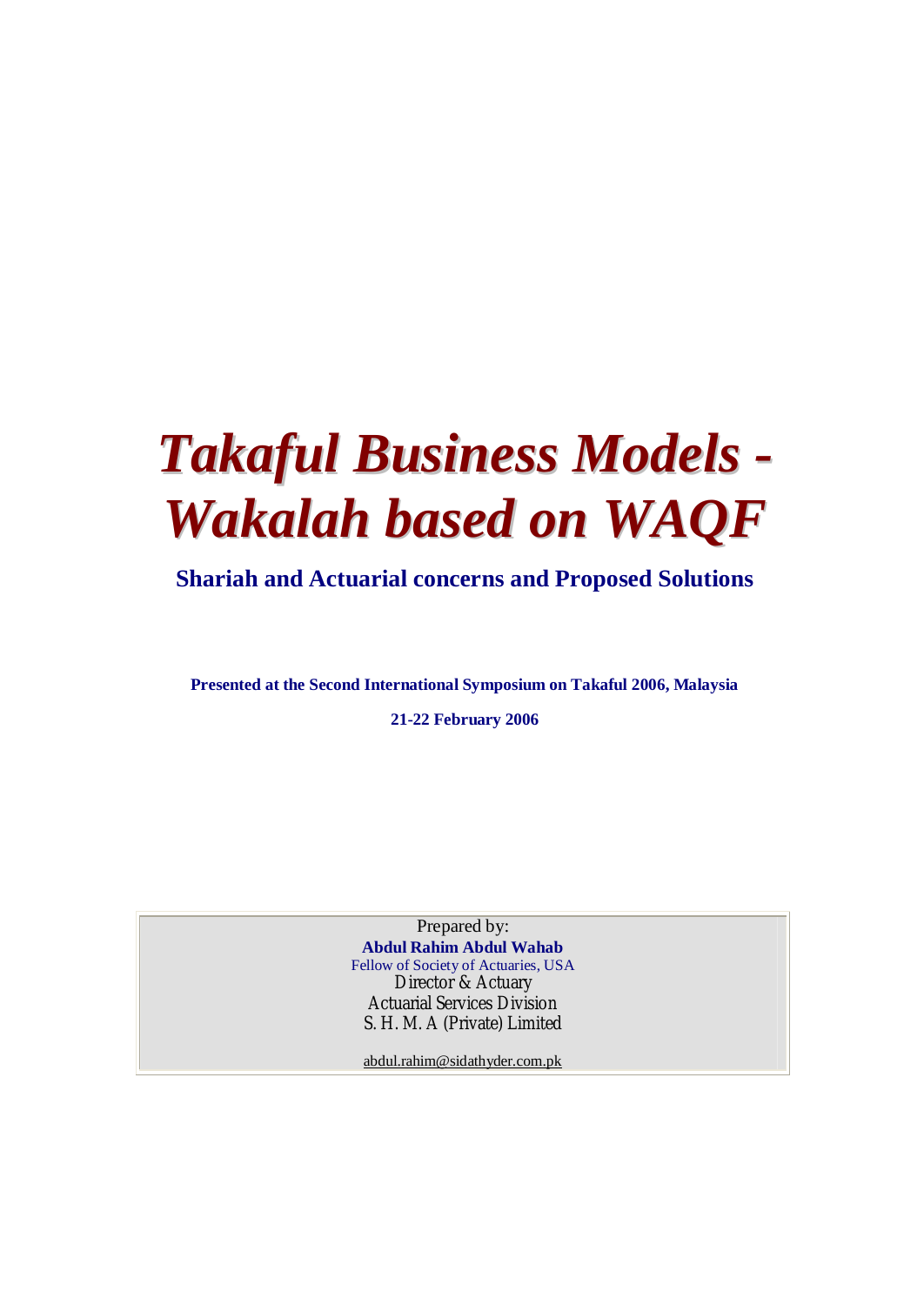## **1. Scope**

- **1.1 The primary scope of this paper is to highlight some refinements suggested by Mufti Taqi Usmani (Darool Uloom, Karachi) relating to the Wakala model in use by various operators. Mufti Taqi Usmani is very well known in the world of Islamic finance and on the Board of a number of such institutions in many countries. The model has been implemented with a Takaful company in Pakistan as well as being implemented in developing a Family Retakaful solution with a European reinsurer.**
- 1.2 **The paper also highlights some concerns relating to the different takaful models prevalent amongst the International Takaful operators. The concerns expressed relate primarily to Shariah issues although some Actuarial concerns have also been discussed which came to mind during the discussion process with Shariah scholars. Proposed solutions to these concerns have been expressed for further discussions. A separate Annex 1 is also attached relating to the issue of Sharing in underwriting Surplus by a Takaful operator.**

## **2. Background**

- 2.1 The current trend in the financial sector is towards introduction of Islamic financial products by conventional companies as well as setting up of separate companies for this purpose. A number of such products require that the assets be insured through an Islamic Insurance company if one is available. Moreover there is a large potential market which does not insure its assets or take personal life insurance for religious reasons. At the moment, accept for one, all insurance companies in Pakistan (total of 48 companies) are based on Conventional Insurance practices and there is a real need for at least a few Islamic Insurance companies in the market. Only one General takaful company has recently started its operations on a limited scale so far.
- 2.2 The awareness of the concept of Takaful is increasing in Pakistan with some of the existing as well as new players considering launching of Shariah compliant products. This is the beginning of signs of a great change where Shariah compliant insurance solutions could finally be available to a population of about 145 million Muslims in the country.
- 2.3 To avail this opportunity to identify Pakistan as a potential market for Takaful operators, I have taken the liberty to highlight the market potential for setting up a Takaful based company in Pakistan. This is done at the end of the paper (Annex 2) after the main scope of this paper has been covered.

## **3. Takaful Business Models**

3.1 An increasing need was being felt from many circles in the country for quite sometime relating to an alternative solution to the insurance needs. The growing interest in this area and the global growth of takaful as an alternate system and the opportunities that appear to be increasing in Pakistan, it was felt necessary to explore in detail the basis of takaful systems prevalent in various countries with Scholars in Pakistan for possible implementation.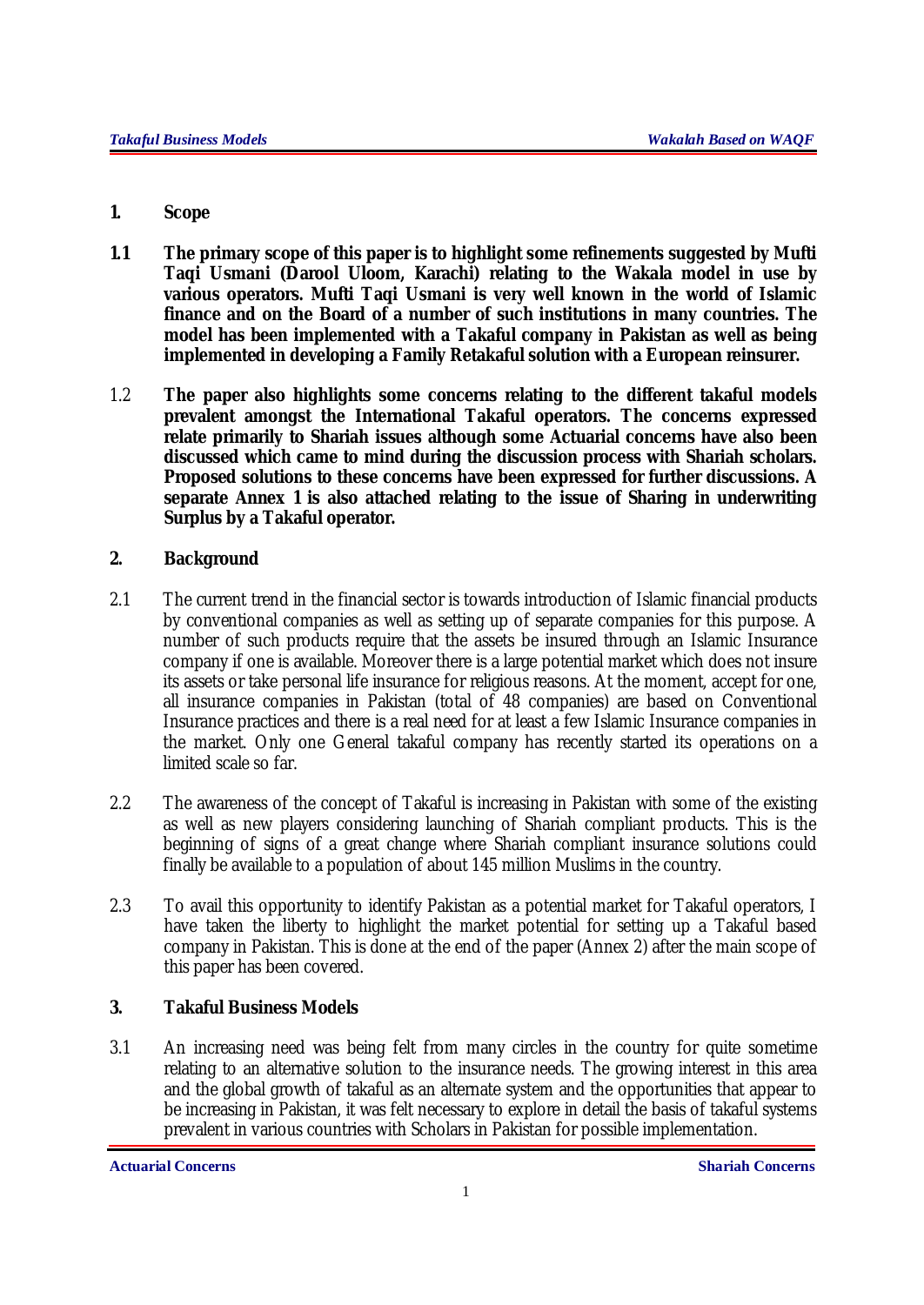- 3.2 Some informal presentations and discussions were held at Darool Uloom, Karachi with some potential sponsors as well as individuals managing insurance companies with an interest in the Takaful system. The basic concept of Takaful system and the different models prevalent in other countries were presented to Shariah scholars including Mufti Taqi Usmani, who is very will know is the world of Islamic finance.
- 3.3 This was followed by a Ijmah meeting of over 40 Shariah scholars which was organised by Darool Uloom, Karachi. This included scholars from different institutions in the country as well as from Bangladesh and Dr. Abdul Sattar Abu Ghuodah from Middle East.
- 3.4 The Iimah gathering discussed the Mudaraba and Wakala Models and identified some concerns Scholars had with regard to each of these models. As a result of these discussions **a refinement of the Wakalah model was evolved based on the concept of a separate entity of WAQF fund**.

## **4. Objective of Presenting the Model**

- 4.1 It may be mentioned here that my role in the Ijmah and subsequent meetings was to convey the Actuarial principles and Operating practices to Shariah scholars and to try to fill the understanding gap where required relating to the basis and technicalities of conventional Insurance business as well as basic Takaful models in practice.
- 4.2 The solutions offered by the Ijmah gathering in the form of what is being referred to as "Wakalah with WAQF" have been identified with a brief description and flow diagrams for understanding the refinements made.
- 4.3 My objective in presenting this paper is to seek comments from practitioners in the Takaful World (with only one Takaful operator with 41 conventional General and 6 life insurance companies and over US\$500 million in combined annual premium).
- 4.4 It is highly important to build up on a consensus model from the beginning else people would loose trust in the system itself due to its various interpretations. My fear is that when consumers would raise the issue with Shariah scholars before buying specific products, and well respected and recognized Shariah scholars are not on Board with certain models, than that's the beginning of the end of this new system which holds high hopes for the consumers at large who prefer not to insure themselves (especially in the case of personal lines insurance) at all unless legally required.
- 4.5 No model can be assumed to be workable unless practitioners raise practical issues which can than be further raised with Shariah scholars for clarification, guidance and appropriate solutions. The ultimate goal being to evolve a consensus based Takaful model where the Shariah concerns can be minimized so that the consumer has greater confidence in a uniform Takaful model as an alternative system. If the proposed refinements offer a slightly better solution with not much complexities in implementation, it may be tested in other countries as well considering local Shariah as well as laws etc. If it resolves some Shariah concerns and makes it more acceptable around the globe it would be better for the takaful

**Actuarial Concerns Shariah Concerns**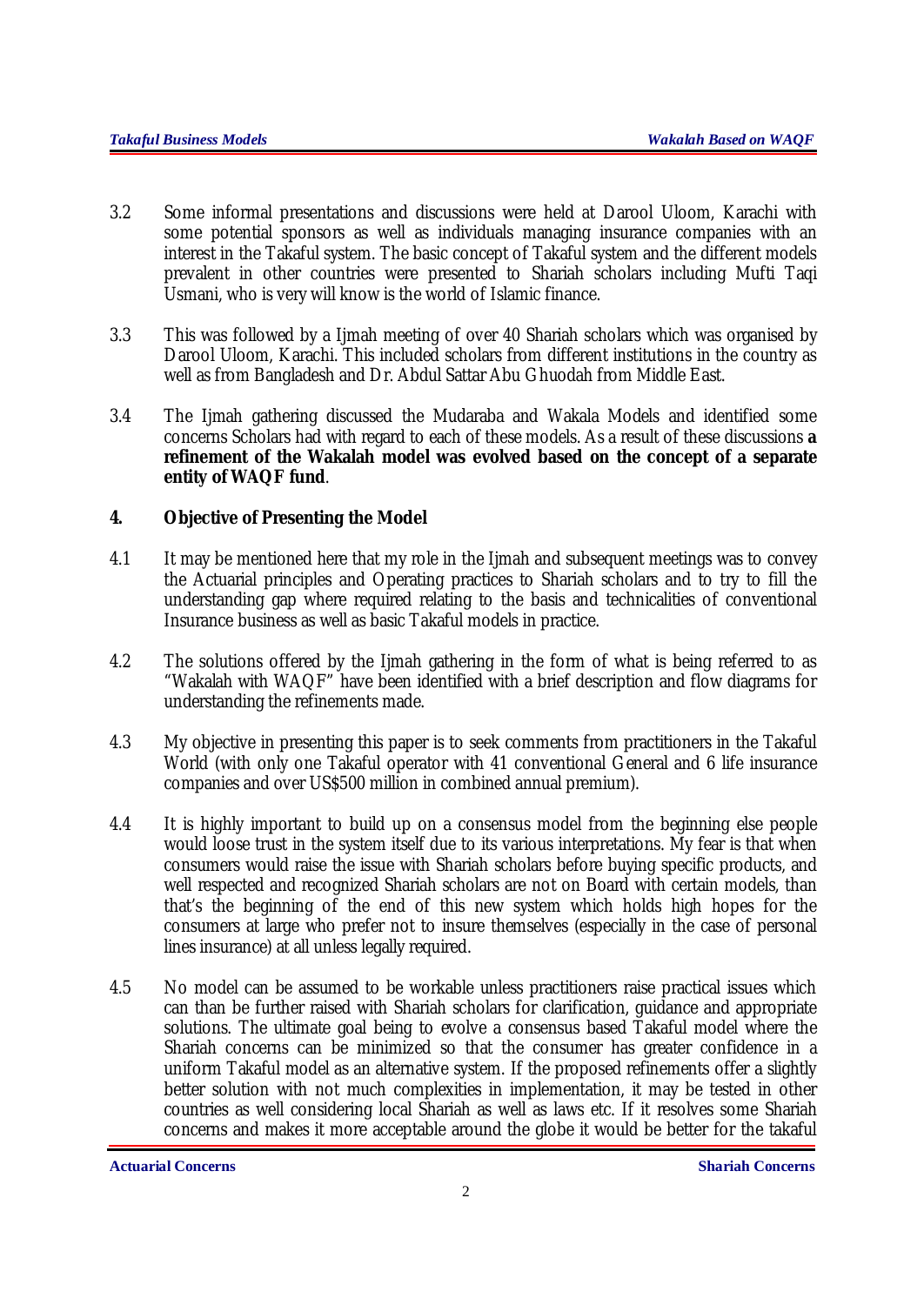system as a whole. As mentioned in the beginning, the model has been applied in the context of the first General takaful company set-up in Pakistan and is also being for a Retakaful solution being developed for family takaful with a European reinsurer.

## **5. Basic Principles**

- 5.1 Insurance as practiced by conventional insurance companies is not permissible under Shariah. Mutual Insurance where participants themselves are the owners is permissible.
- 5.2 Insurance system should be based on the concept of "Pooling of Risks", with a professional services manager charging a fee for his services and not making a commercial gain from the insurance activities. Profit for shareholders therefore should be from "Risk Management" and NOT "Risk Taking".
- 5.3 In a pure sense, deficit in a pool should be shared by the participants. However there are practical limitations in being able to do so and solutions need to be thought on possible ways to ensure that participants would have the comfort of being able to get their benefits and the Shariah compliance aspect is also fulfilled.
- 5.4 Contract should be based on the concept of 'Tabarru" as Gharrar is acceptable in Tabarru and Not in a "Contract of Compensation".

## **6. Prevalent Takaful Models**

- 6.1 There is enough material available on the basic takaful concepts as well as the different models and differences with conventional insurance. It is important to try to differentiate between the different alternative models being followed in different parts of the world and the concerns that Shariah scholars have raised. This would help to analyse the proposed refinements in the light of these concerns as to whether they address these fully or partially or offer a somewhat better solution from a Shariah perspective. This may lead to further questions and clarifications which is desirable at this stage of development of the takaful system.
- 6.2 Also it is important to note that the basic variations relate to the application of the model to the underwriting "**RISK" portion** and not the investment portion where a Mudaraba approach is generally applied under most models. Blending of models and inclusion of other Shariah permitted contracts/ elements also exist in different contracts. Further variations between different practice models followed by different operators relate primarily to charging of expenses (marketing versus administration) and the fee structure/basis, especially with regard to sharing in the underwriting profits as an incentive for the operator.

## **6.3 Mudaraba Model**

6.3.1 A flow chart showing the Mudaraba model (also generally referred as the Malaysian Model) for General Takaful is given below for ease of explanation and referencing in highlighting the Shariah concerns: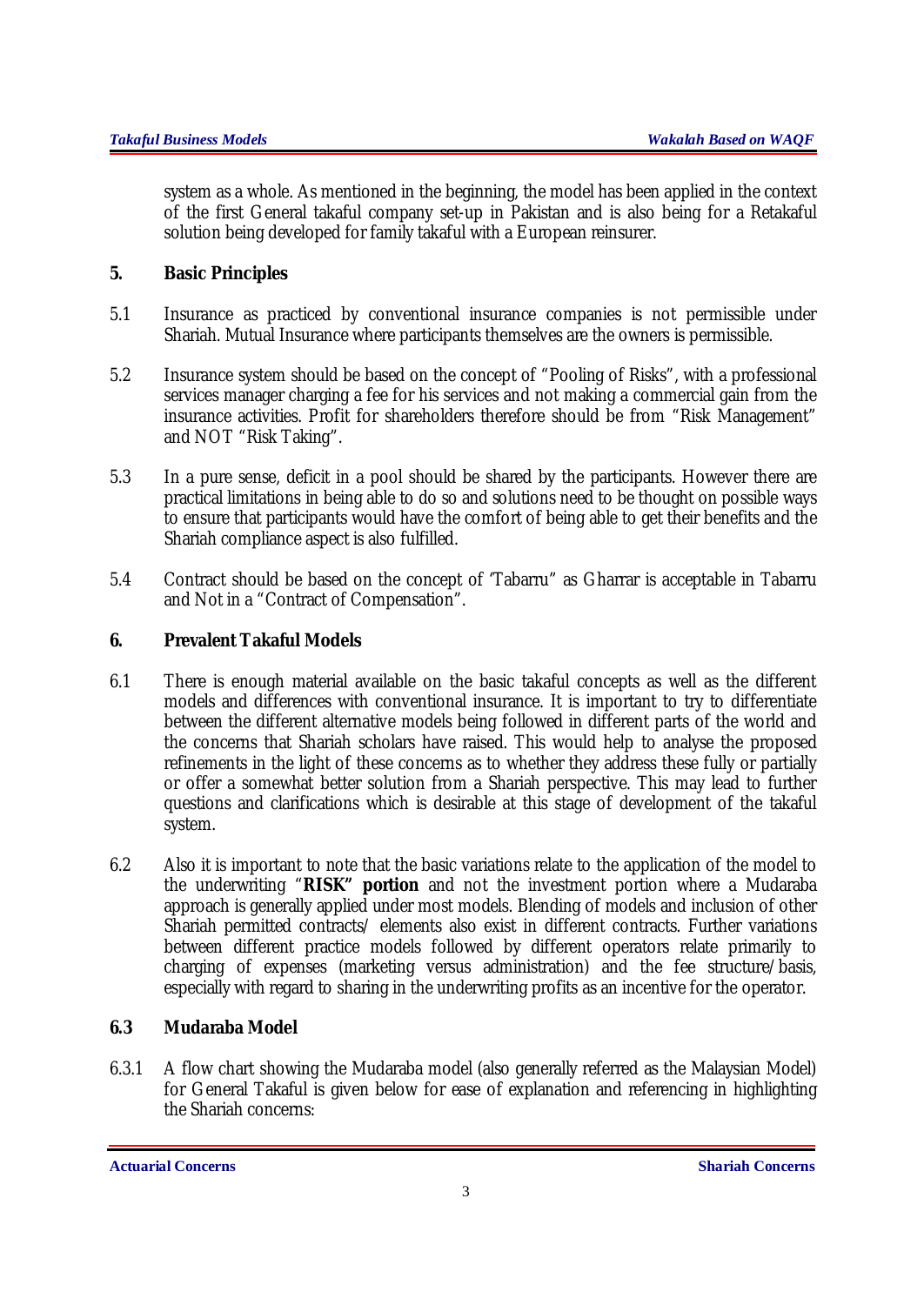# **MUDARABA MODEL Sharing in UW Surplus and Investment Management & Marketing Expenses borne by Operator**



6.3.2 It may be seen here that the participants contributions and investment income is being used to pay for claims, retakaful/reinsurance costs and other claims related expenses from the General Takaful Fund. The overall surplus in the takaful fund is than shared between the participants and the Shareholders in a defined proportion (60:40 here). The Shareholders are responsible to meet all management and marketing related expenses (although there can be variations on charging of marketing expenses) from their share and any remaining amount would be the shareholders profits.

## **Concerns:**

- 6.3.3 **First** the relationship between the participants is that of Tabarru (donation) by definition of the contract and not of Mudaraba (profit sharing contract). It is therefore of concern to Shariah scholars that "Profit Sharing" contract should not be applied here as donation cannot be Mudaraba Capital at the same time.
- 6.3.4 **Second** in a Mudaraba contract, a profit is to be generated to be distributed. An investment on a Modaraba basis of 100 should at the end of the period give more than 100 to be termed as Profit and for the operator to share in that. Profit is not the same as "Surplus" (excess of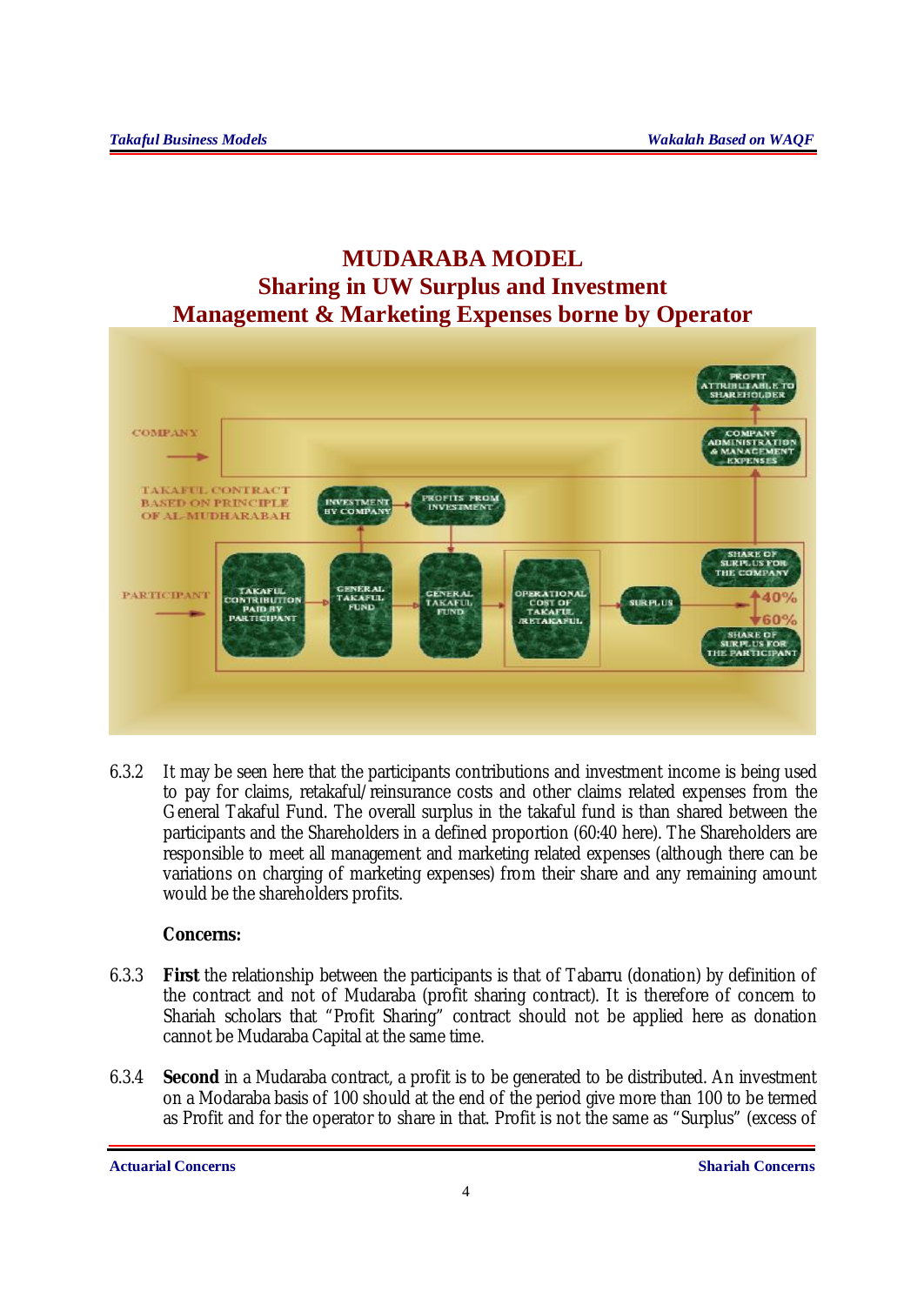premiums over claims, reserves and expenses) and in the insurance context no profit can be generated by definition so the question of distribution of profit is of concern.

- 6.3.5 **Third** the sharing in underwriting surplus makes the contract essentially the same as conventional insurance contracts where the shareholders become "Risk Takers" and therefore bear the risk and return form the underwriting results just as any ordinary business venture and not a contract for mutual assistance with a fee charged by the operator which may be termed as "Risk Managers".
- 6.3.6 Fourth the requirement to provide Qard Hasnah (in case of a deficit) in a Mudaraba contract by definition is against the concept of Mudaraba (even if this was a Mudaraba) which is a profit sharing contract and a Mudarib cannot be a guarantor.
- 6.3.7 Finally, it is understood that there is a recognition that the application of the Mudaraba approach to Risk Sharing does not seem to be correct and most new operators are applying the Wakala based model as far as Risk Sharing is concerned (especially in the case of General Takaful and Group Family Takaful type contracts where the investment element is not a part of the contract), even in Malaysia.

## **6.4 Wakalah Model**

6.4.1 The model is common in the Middle Eastern countries as approved by their Shariah scholars. The basic concept here is that the takaful operator acts as a Wakeel for the participants. His role being to manage the affairs of the pool for a defined fee. The flow chart is again given below for ready reference in understanding the concerns:



## **WAKALAH MODEL (Fee based Agency contract)**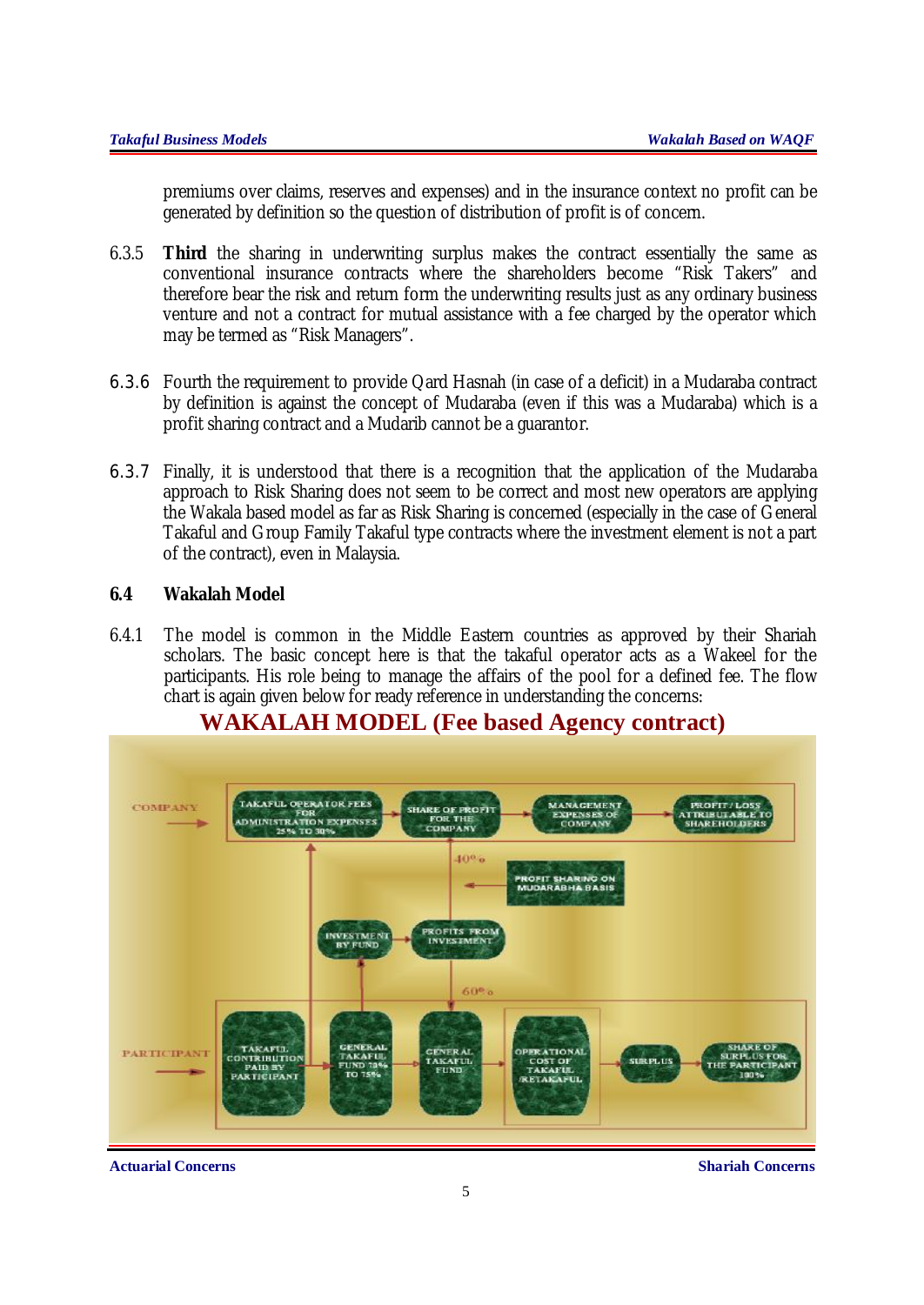6.4.2 The Wakala fee may be defined upfront (generally in the range of 20 to 35% of the contributions) which may be transferred to the Shareholders account. The remaining portion of the contributions may be transferred to the Takaful account which is used to pay claims, retakaful costs etc. The surplus which remains may than be allocated 100% for the benefit of the participants. Generally a portion of the surplus may be retained as a contingency reserve and the balance may be distributed to participants in proportion to their contributions (to those who have not had a claim with other methods also applicable). In case of a deficit, the shareholders would be required to give a Qard Hasnah to the participants to pay for the deficit (as recovery from participants may not be practical) which may be returned from future surpluses (should these arise). The shareholders would be responsible for all expenses of management and marketing etc (variations exist) and their earnings would come from expenses being less than the fee and the investment income share as a Mudarib for the takaful fund and investment income on the Shareholders funds.

## **Concerns:**

6.4.3 The two concerns highlighted below (Incentive fee para 6.4.4. and Risk Premium para 6.4.6 ) need to be discussed at greater length with practitioners and with Shariah scholars to clarify the approach that is being adopted in practice and its implications.

## **Incentive Fee related to underwriting surplus**

- 6.4.4 A basic Wakala model is the most widely acceptable form for Risk Sharing contracts. Differences in opinions do still exist relating to charging of expenses (marketing versus administration) and also the fee structure/basis.
- 6.4.5 One major issue which is still being deliberated upon relates to the pure Wakala model (where the operator charges a fee for services) and modified approaches where within a Wakala model a percentage share of the underwriting surplus is paid as a performance incentive for the operator. Sharing in underwriting surplus is something that does not appear to be in line with the concept of mutual assistance and hiring of professional expertise of "Risk Manager" although it may be argued that it is meant to provide an incentive to the operator to "better manage" the risk. One may argue that as a Wakeel and trustee the operator is responsible to ensure careful and fair management of the takaful fund for the fee that it is receiving. Moreover, better underwriting results through careful risk selection and management would ensure that higher surpluses arise in the takaful fund for distribution to participants. Higher surplus distribution in itself is an incentive for the operator as more clients may get attracted to it due to its better "Risk Management" capability. This would be an indirect benefit of better management and not a direct one which seems more acceptable given the principles of takaful and also the concerns relating to the Mudaraba model where underwriting profits are shared. A detailed note related to this issue has been compiled separately (Annex 1) and the view of prominent Shariah scholars in this regard is that any sharing in surplus by way of an incentive is not permissible.

## **"Risk Premium" (for claims) and Operator Fee**

6.4.6 Another concern relates to the Wakala operator fee being charged to the Takaful fund which I understand from some operators is expressed as a fixed percentage of the total contributions. This is basically as the operator is the Wakeel of the whole fund on behalf of the participants so his fee is based on and recovered from the takaful fund.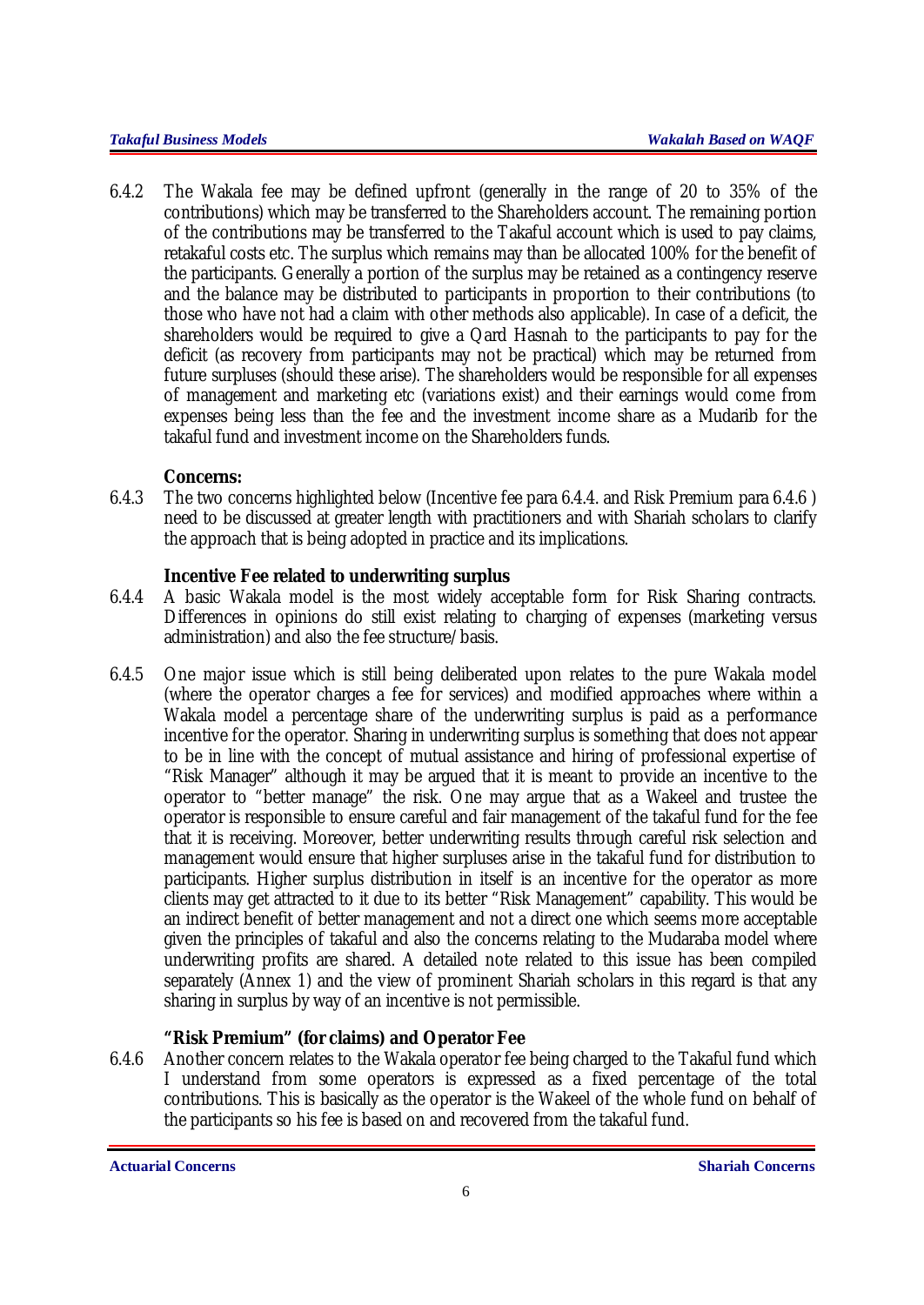- 6.4.7 My concern stems from the way commercial insurance contracts are generally priced and the effect that a fixed percentage fee might have on the takaful fund "Risk Pool" in relation to the Risk that the fund may bear.
- 6.4.8 The typical contract has a "Risk Premium" to which one may add Expense margins and profit margins for the operator. Both the expense and profit margin would need to be competitive based on the volume of premium for a single contract. Identification of these separately is not required in a conventional insurance contract as Expense surplus as well as Underwriting Risk surplus both belong to the Shareholders. However in the takaful system based on Wakala, the underwriting surplus belongs to the participants and therefore adequate risk premium needs to be identified separately.
- 6.4.9 As an example if CLIENT A has say one motor car to be insured and the risk premium rate is 4% of sum assured. Add to this a 30% of gross premium as margin for expenses and profits takes the gross rate to 5.71% [4% / (1-.30)]. NOW, take another corporate CLIENT B who has a fleet of 100 cars to be insured given to its different employees. The actuarial risk premium rate of 4% under the two contracts does not change. What changes is the expense and profit margin which should be much lower in a large contract due to greater competition as well as due to real reduction in expenses and profit objective. Suppose this was just 15% so the gross rate to be charged would be 4.71%  $[4\frac{1}{9}\times(1-15)]$ .
- 6.4.10 IF, a operator fixes the fee as 30% and suppose Client A and B is the total portfolio (101 motor cars) of the operator. The total premium (assuming a unit of 1 for sum assured), would be:

| CLIENTA: $5.71 \times 1$<br>CLIENT B: $4.71 \times 100$<br><b>TOTAL PREMIUM</b> | $= 5.71$<br>$= 471.00$<br>$= 476.71$ |                           |
|---------------------------------------------------------------------------------|--------------------------------------|---------------------------|
| <b>Less OPERATOR FEE 30%</b>                                                    | $= 143.01$                           |                           |
| <b>RISK PREMIUM FOR CLAIMS</b>                                                  |                                      | $= 333.70$ (FOR 101 CARS) |
| <b>RATE % PER CAR ACHIEVED</b>                                                  | $= 3.30\%$                           |                           |
| $ACTUARIAL RISK PREM. RATE = 4.0\%$                                             |                                      |                           |

- 6.4.11 WHEREAS, the risk premium rate for undertaking the risk for the takaful fund should have been 4%. What has happened is that while pricing and attracting clients, we gave a discount to be competitive but when charging the fee to the Fund, the fixed percentage fee being removed may imply that the takaful fund may be left with less to pay claims (3.30%) in relation to the risk being undertaken (4.0%).
- 6.4.12 FURTHER, there are situations where due to the importance of certain clients / businesses for the company, a operator may give an extra ordinary discount to get the business in. Here again an overall fee would mean what is left in the takaful pool for claims would get reduced. This would mean the equity amongst individuals in the "Risk pool" may get disturbed as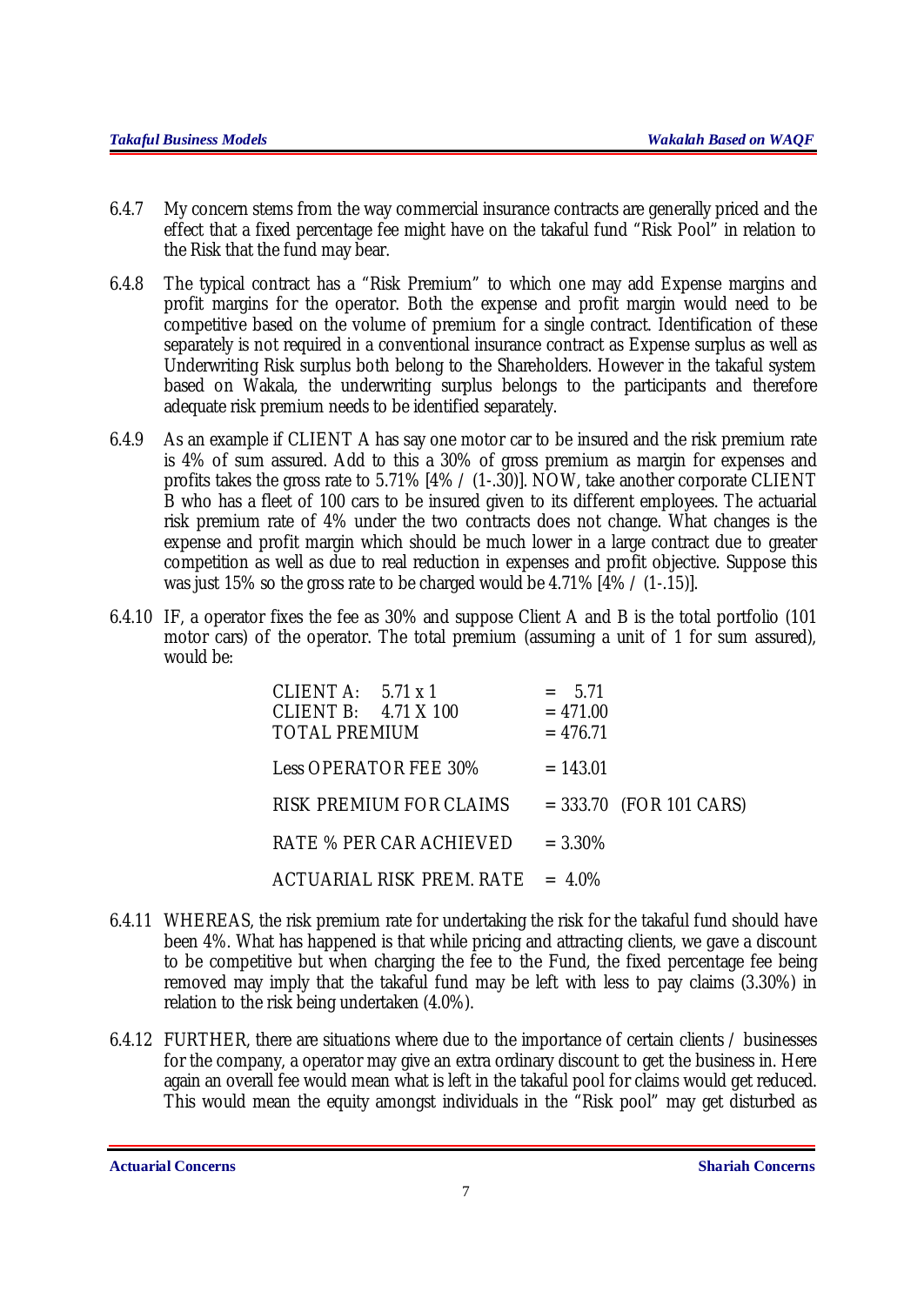more risk is passed into the pool by larger clients than the appropriate risk premium due to the removal of the fixed percentage of contribution as operator fee.

- 6.4.13 This aspect may be visited by practitioners who may very well have devised mechanisms to ensure that this may not happen. However, if this is not the case than there is a concern that depending on the portfolio mix of the operator, the underwriting results could fluctuate. In cases where the major portion of the portfolio is reinsured to a large extent, this risk may get transferred to the reinsurance pool (assuming at least similar levels of commissions are payable by the reinsurer as the operator fee) but nevertheless the risk premium issue remains which would ultimately get reflected in the takaful fund.
- 6.4.14 If this issue does exist, perhaps a solution may be to define at the stage of pricing the appropriate "Risk premium" for the particular risk. For the expense loadings, a operator may have a percentage fee table based on premium size etc possibly with different tables for different lines of business with the flexibility of taking business decisions to reduce fee levels as suitable to a particular case/client.
- 6.4.15 Discussion with Shariah scholars on the above two concerns needs to be with a full explanation of possible outcomes of different scenarios to get a clear response.

## **Shariah concerns relating to Wakala Model**

- 6.4.16 Although Shariah scholars agree with the conceptual basis related to the basic Wakalah model they have expressed some concerns and also proposed solutions which may better address these concerns. The issues have been highlighted here primarily to identify the concerns as per my understanding. I may not have been able to communicate the concerns of Scholars in the most appropriate manner as it requires a much greater level of understanding of Shariah concepts. Clarifications if desired can and should be requested from Shariah scholars as we are in the process of evolution of this system in the hope that what evolves is better than what exists:
- 6.4.17 (i) Under a typical Wakalah model, the tabarru (donation) remains the property of the participants unless consumed as he has the right to receive the surplus back and therefore becomes a conditional gift.
- 6.4.18 (ii) Further this gives rise to issues such as Inheritance (not possible to measure share of surplus in the pool at time of death) and Zakat in the case of death of the person as the donation is a conditional gift.
- 6.4.19 (iii) The relationship is between the participants and the operator and also amongst the participants (exchange of gift for a gift). This also creates doubts about the contract becoming a contract of compensation.
- 6.4.20 (iv) Qard Hasnah is an obligation on Shareholders which would be returned by future generations which would be different from those which may have given rise to the deficit as the participants keep changing on a continuous basis.
- 6.4.21 (v) Contingency Reserves may not be equitable between generations as the operator is likely to also hold higher proportionate reserves in the early years for future contingencies. Since the participants again keep changing on a continuous basis, it leads to an intergenerational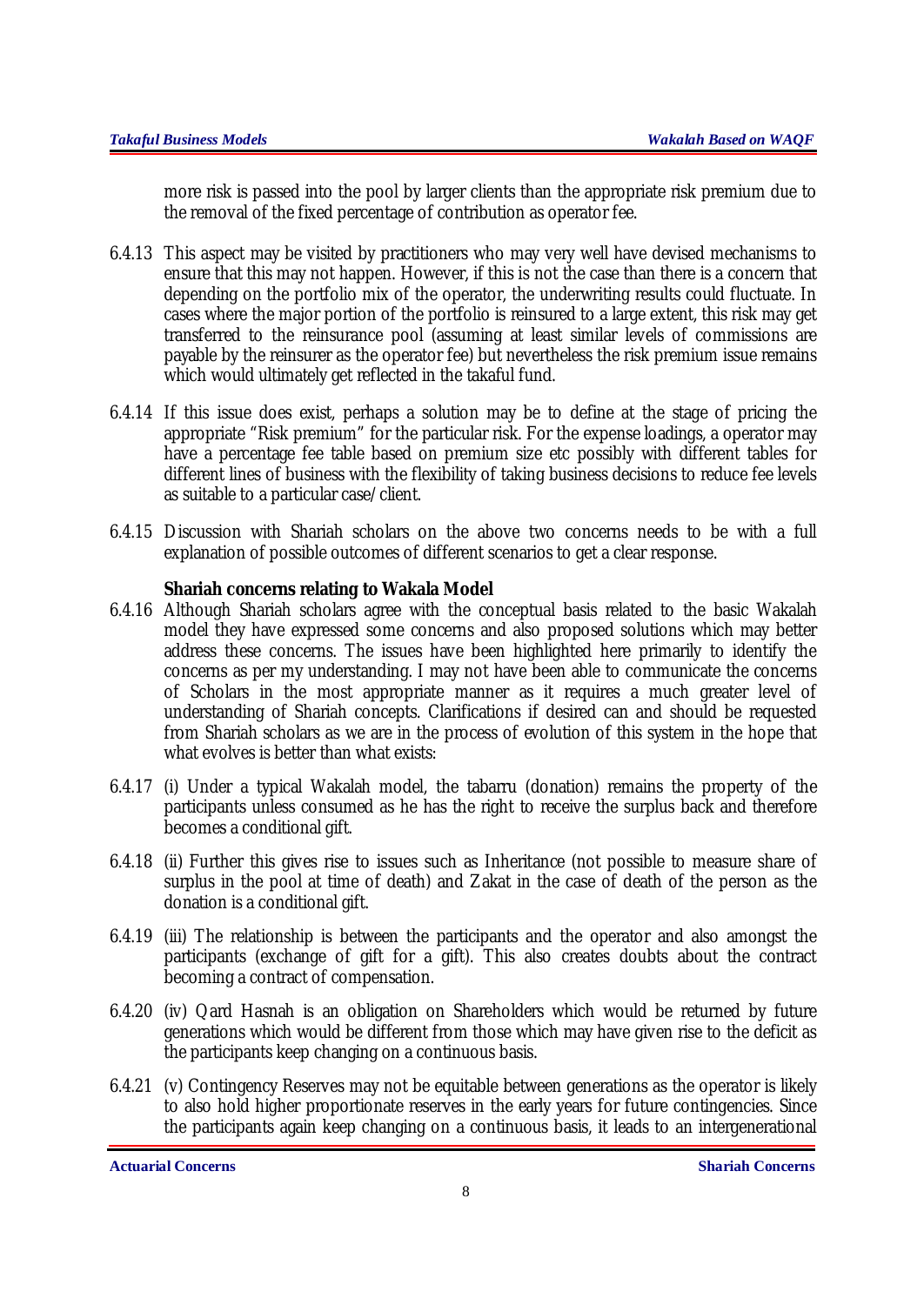equity issue. In a pure pooling arrangement, one should be able to call on members to actually contribute more in case of a deficit on a pro-rata basis. This is not seen as practical in retail commercial insurance and therefore alternative solution may be explored.

- 6.4.22 (vi) Wakeel should not be guarantor of the participants whom he represents.
- 6.4.23 These concerns were considered to be less serious and it was proposed to look for solutions to these issues within the Wakalah model as in principle this model was seen as well accepted by most scholars from a Shariah perspective. The proposed refinements are discussed next referred to as "Wakalah with WAQF fund".

## **7. Wakalah with Waqf Fund**

7.1 As mentioned in the beginning a discussion on the Wakalah model lead to the concerns related to the Wakalah model and solutions were offered by Darool Uloom Karachi in the form of a Wakalah Model with a separate legal entity of WAQF in between. I have tried to express the understanding obtained and regret any communication gaps which may have resulted due to my expression of the proposed refinements. These can perhaps only be removed by direct discussions with scholars or a review and confirmation process.

## **WAQF fund - A Shariah Entity**

- 7.2 A Waqf Fund is a well recognized Shariah entity which has been in existence since the days of the Prophet (pbuh). WAQF rules do exist in most Muslim countries. There are three kinds of Awqaf in Islam: Religious Awqaf, Philanthropic Awqaf and Family Awqaf. WAQF may be set-up as a separate Shariah entity which has the ability of accepting ownership or making someone the owner of any asset. The WAQF entity may be registered if there are no legal issues else this is not required. The objectives of the Waqf fund would be to provide relief to participants against defined losses as per the rules of the Waqf fund.
- 7.3 Many examples of cash WAQF funds exist for instance to give interest free loans, or money given to manage where the returns may be used for social benefits as defined by the WAQF rules. The fund may be managed on a commercial basis for a fee by a fund manager or administrator appointed for this purpose. I understand that Islamic Development Bank also operates several WAQF funds for different social purposes.
- 7.4 A conventional insurance contract is a contract between two parties where there is a offer and a acceptance and therefore a Aqd-e- Moawza. The shareholders become the owner of the premiums against which they take on the obligation to pay claims. Where as in the case of WAQF, the tabarru becomes a part of the WAQF fund which becomes the owner and not the operator.
- 7.5 In a typical wakala contract, the tabarru or hiba is not complete as it is conditional on being used to pay claims and there is a element of surplus which may come back to the participants. From a Shariah perspective proportionate ownership therefore remains of the participants to the extent of the funds not utilized for claims.

**Actuarial Concerns Shariah Concerns**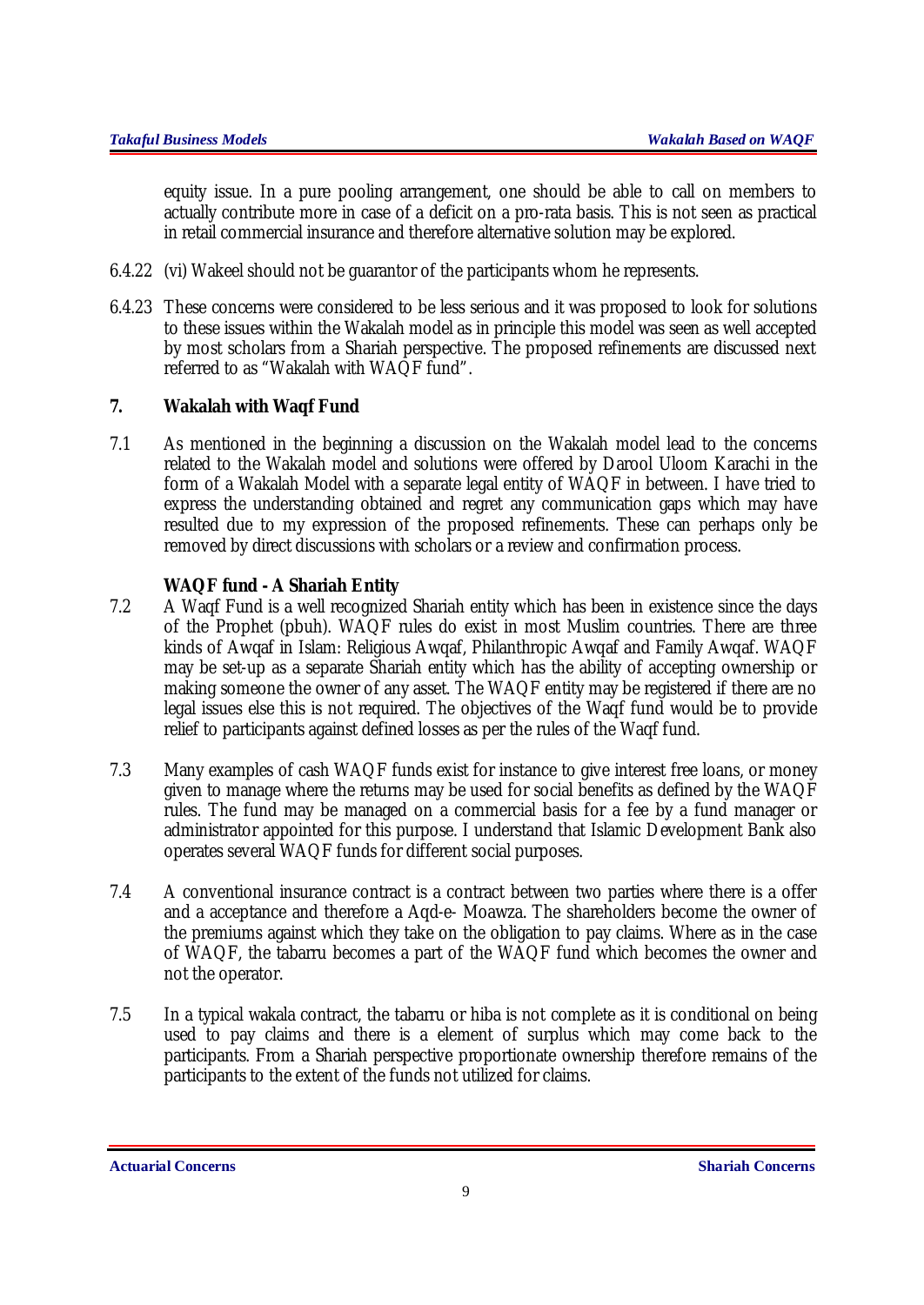## **Initial Donation**

- 7.6 The Shareholders would initially make a donation to establish the Waqf Fund. The donation can be of any reasonable amount (Shariah scholars may specify such an amount). After the creation of the Waqf fund the Shareholders would loose their ownership rights on the Waqf fund. However, they will have the right to administer and develop rules and regulations of the fund.
- 7.7 The original donation of the WAQF fund needs to be invested in a very safe Shariah compliant investment and its returns would be used for the benefit of the participants. The idea being that the WAQF fund should remain intact with high likelihood.
- 7.8 For different lines of takaful services (or different types of risks), more than one Waqf fund can be formed with the share holders money to form a Waqf fund further allocated into different portions to form separate Waqf funds for different lines of takaful services.
- 7.9 A WAQF based model flow has been illustrated below:



# **WAKALAH WITH WAQF MODEL**

## **Relationships**

7.10 In this modified Wakala Model with Waqf, the relationship of the participants and of the operator is directly with the Waqf fund. The Operator is the Wakeel of the Waqf Fund and the participants pay one sided donation to the WAQF fund (not conditional) and becomes a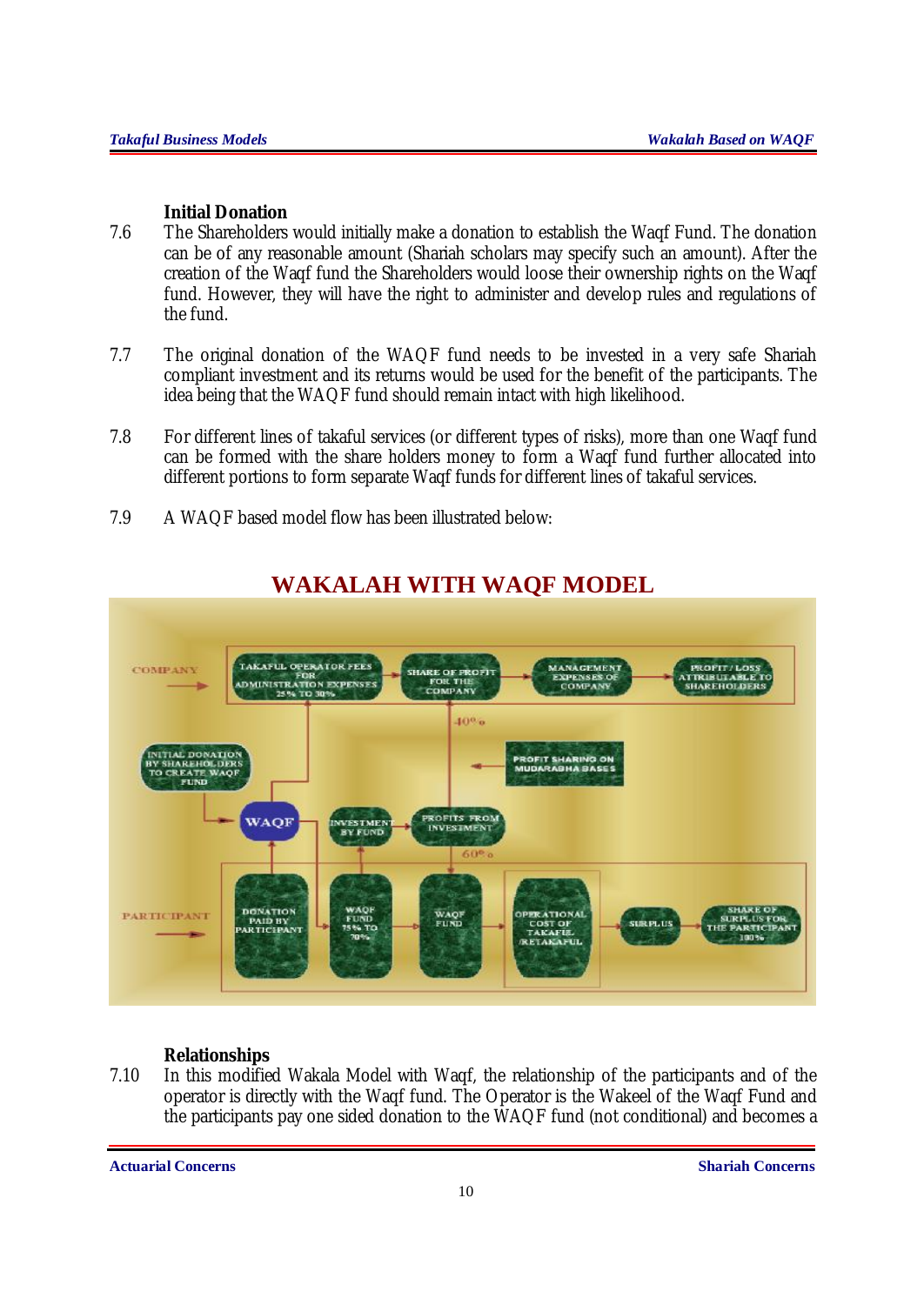member. This also takes care of the doubt expressed relating to the possibility of Contract of Compensation under a typical Wakala model which leads to the issue of Gharar.

7.11 In addition to the relation of agent with the waqf, the company also has a relation of mudarib, when it invests the waqf fund as mudarib.



## **Donations**

- 7.12 The donations received from the participants, seeking takaful protection, would also be a part of this fund and the combined amount will be used for investment and the profits earned would again be deposited into the same fund. As per WAQF principles, a member (donor) can also benefit from the WAQF fund.
- 7.13 Company would take this donation on behalf of the Waqf fund as administrator of the fund and deposit this in the fund. The ownership of the participants (donors) would be lost as soon as they pay donation to the Waqf fund and would become the property of the Waqf fund.
- 7.14 The rate of donation would be appropriate to the risk of the participants / assets as per actuarial and underwriting principles applicable.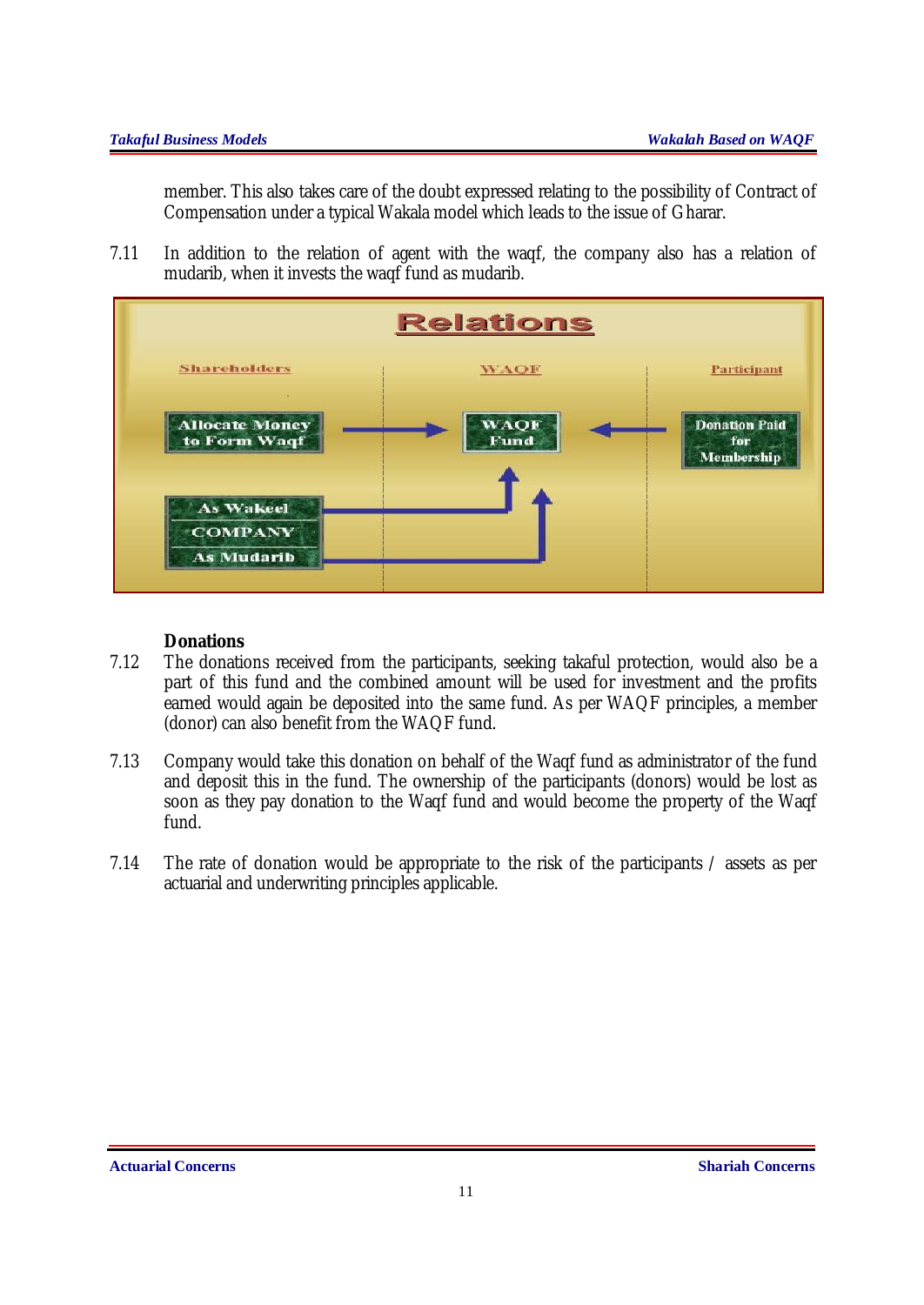

## **Compensation of losses, Surplus and Qard Hasnah**

7.15 The WAQF fund rules would define the basis for compensation of losses to its members and may also define the sharing of surplus and other rules under which it would operate but there would be no obligation to distribute surplus. Besides this, all operational costs that would be incurred for providing takaful services e.g. Re-takaful costs, claims investigations etc will also be met from the same fund.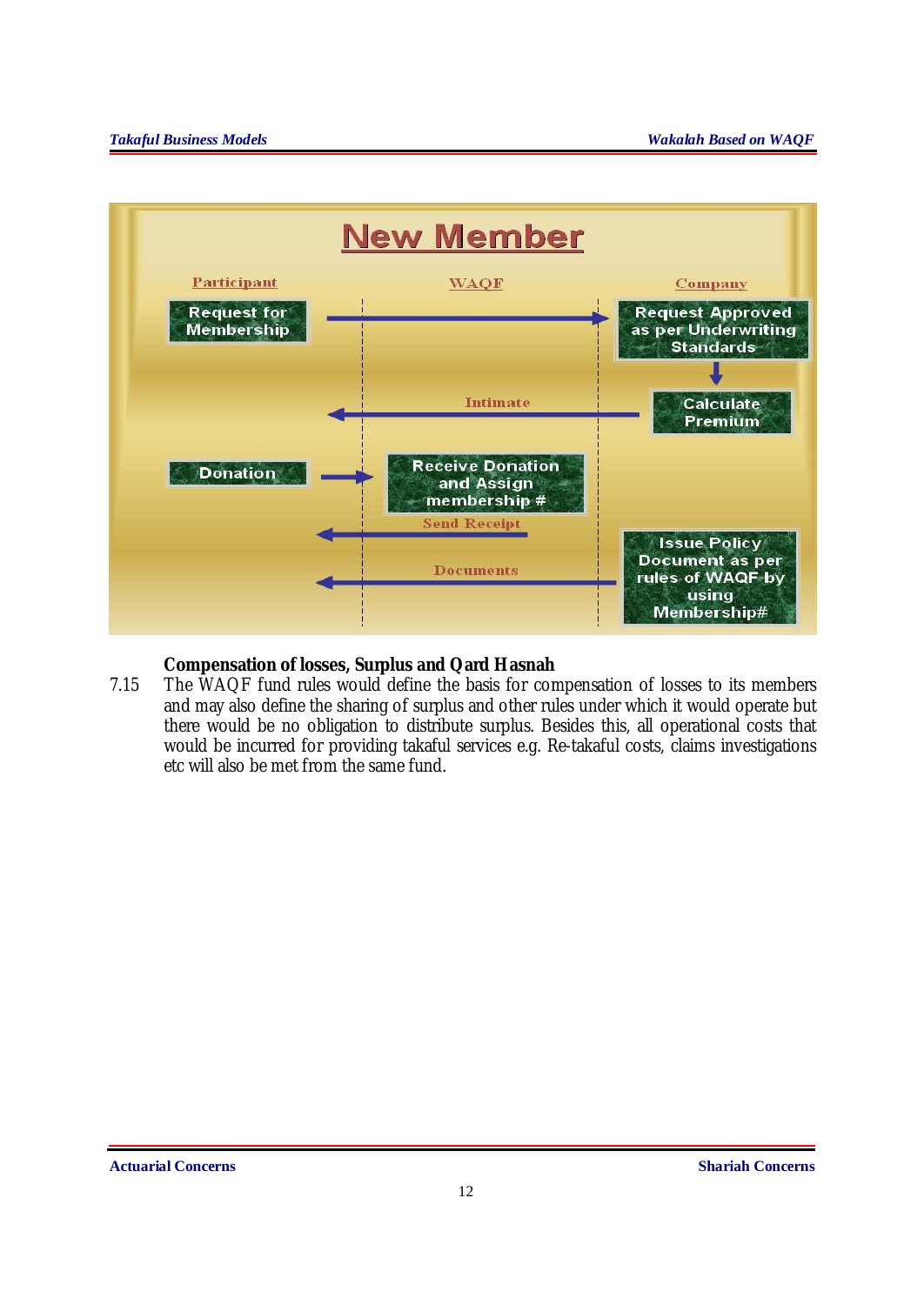

7.13 Further the Qard Hasnah would be given by the shareholders to the WAQF entity and not to individuals as in the typical Wakalah model. The Shareholders may give a unilateral undertaking to give a Qard to the WAQF fund in order to meet its obligation to its members should there be a deficit. Company would be allowed to recover this loan from the waqf fund over any period without charging any interest.

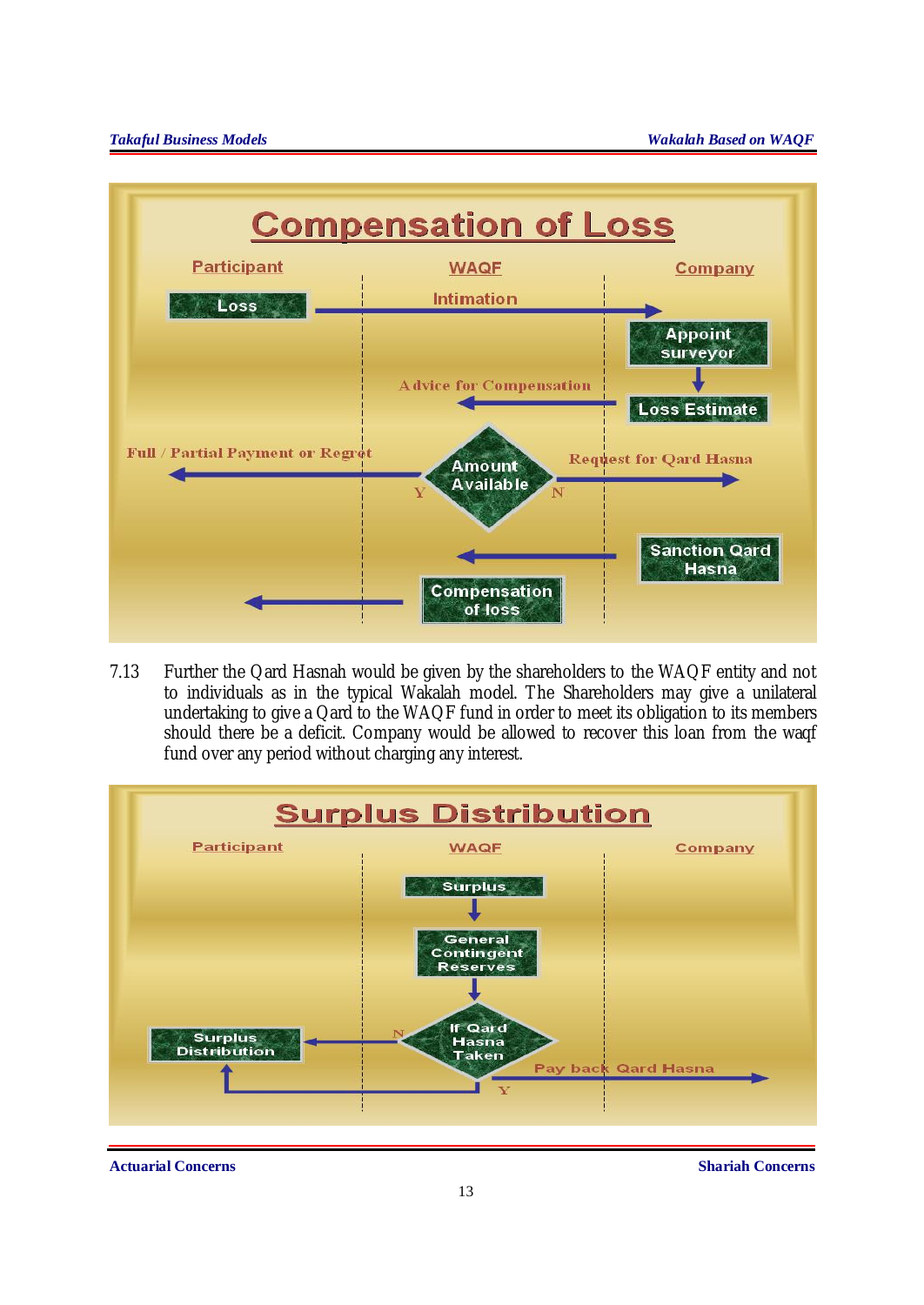#### **Reserves**

- 7.14 Besides the usual technical reserves such as Unearned premium and IBNR reserves, the Waqf fund would be allowed to form a Contingency Reserve Fund for future situations.from the contribution received and the profit earned on the investment.
- 7.15 This reserve would also be the property of the waqf fund and the profit received on it would also be treated as a property of waqf fund.
- 7.16 With the help of this fund Waqf may compensate the current as well as the future participants.
- 7.17 Waqf fund would not need to refund the reserve to the participants at any given period of time.

### **Sources of Income**

- 7.18 The sources of income here would be the same as under the typical Wakala model. The concerns relating to the fee structure and incentive basis expressed earlier apply equally in this case as well.
	- (i) Operator Fees: For performing the services, company would be eligible for taking a defined remuneration, which would be paid from the Waqf fund. A deduction can be made from the WAQF fund for this purpose.
	- (ii) As Mudarib by sharing in the investment profits OR as Agent for Investment by taking service charges
	- (iii) By investing the money of the SH and earning profits
- 7.19 From this remuneration, Company would bear the expenses related to the salaries of its employees, rents and other administrative expenses as well as initial expenses related to setting up etc.
- 7.20 The refinements to the Wakalah model discussed above in principle follow the same approach as under a typical Wakalah model but with some refinements in the approach which addresses some of the concerns / doubts that Shariah scholars had identified. It is thought that these refinements address these concerns relating to the Wakalah model and at the same time should not be difficult to implement.

## **8. Conclusion**

8.1 Takaful System is still in the process of evolution with a number of concerns and doubts by various Shariah scholars. It is therefore necessary to encourage the process by discussions and alternative approaches that may come from any direction from around the world. The ultimate objective is to have a consensus model addressing as many concerns as possible – current as well as future concerns that may come out. This appears to be a logical way to move forward and ensure that the system at some stage offers a uniform consensus based system.

**Actuarial Concerns Shariah Concerns**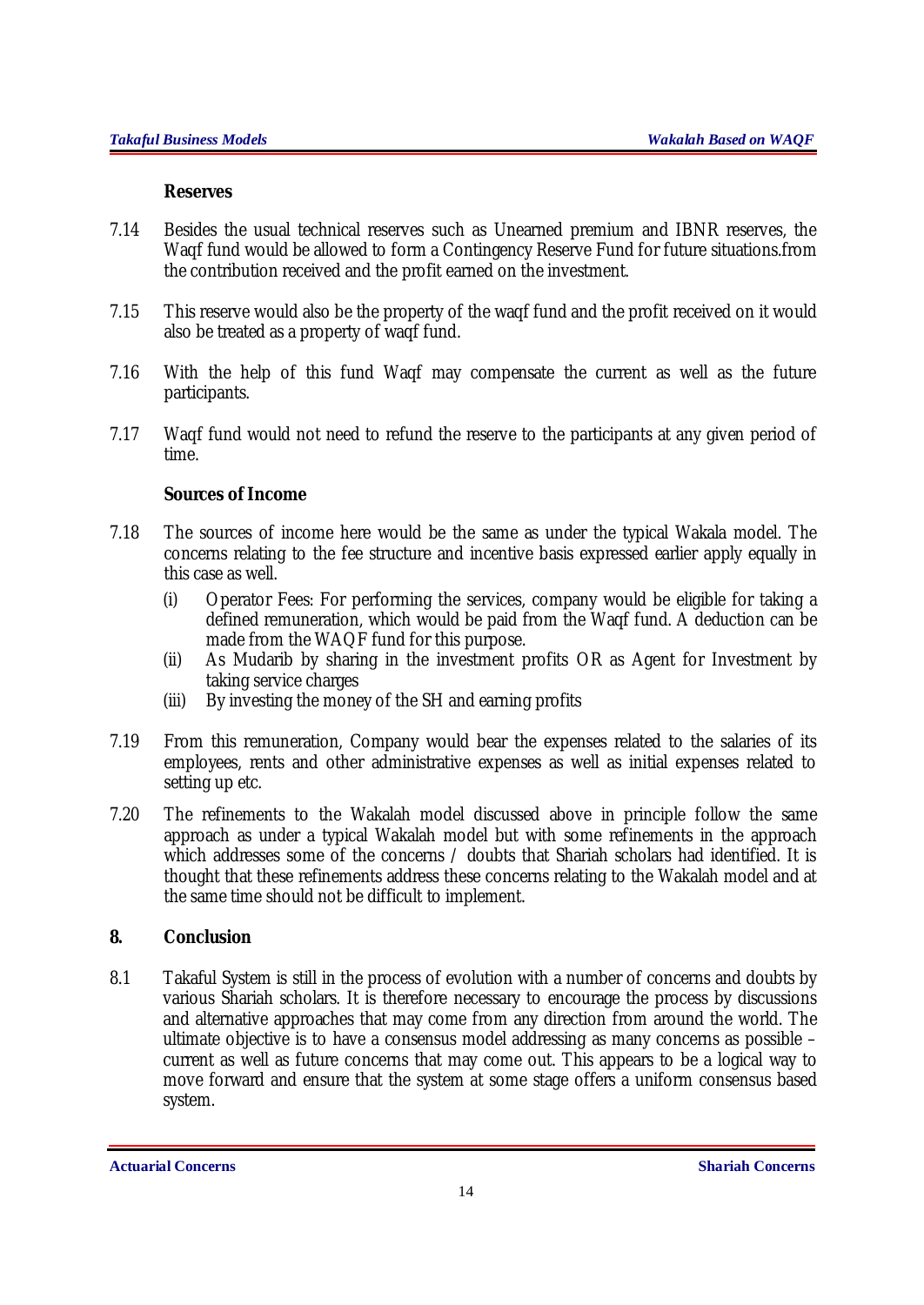- 8.2 The Shariah concerns as well as some actuarial concerns in a typical Wakala model have been identified and solutions proposed. The two issues relating to Sharing in Underwriting surplus in a Wakala contract and the issue of Risk premium and Operator fee covered in paras 6.4.3 to 6.4.15 need to be discussed as these can have an impact on the results of the fund and the operator.
- 8.3 The Shariah concerns relating to the Wakala model are addressed by creating a separate WAQF entity in between the participants and the Company. These refinements do not disturb the basic model whereas the result for the consumer does not change.
- 8.4 It is requested of practitioners to consider with their Shariah advisors whether this better addresses the concerns in the typical Wakala model to decide if modifications are suitable in their set-up and may contribute further to the growth of the takaful industry. It is felt that those following the typical Wakala model may at least not have any objections to these refinements as they only contribute a further step in resolving some more concerns and otherwise the same as the typical Wakala model.

## **Abdul Rahim Abdul Wahab**

Fellow of Society of Actuaries Director & Actuary S. H. M. A. Private Limited e-mail: [abdul.rahim@sidathyder.com.pk](mailto:abdul.rahim@sidathyder.com.pk)

E:\Takaful\Conferences\Malaysia\_TakafulConf\_30 Jan 2006.doc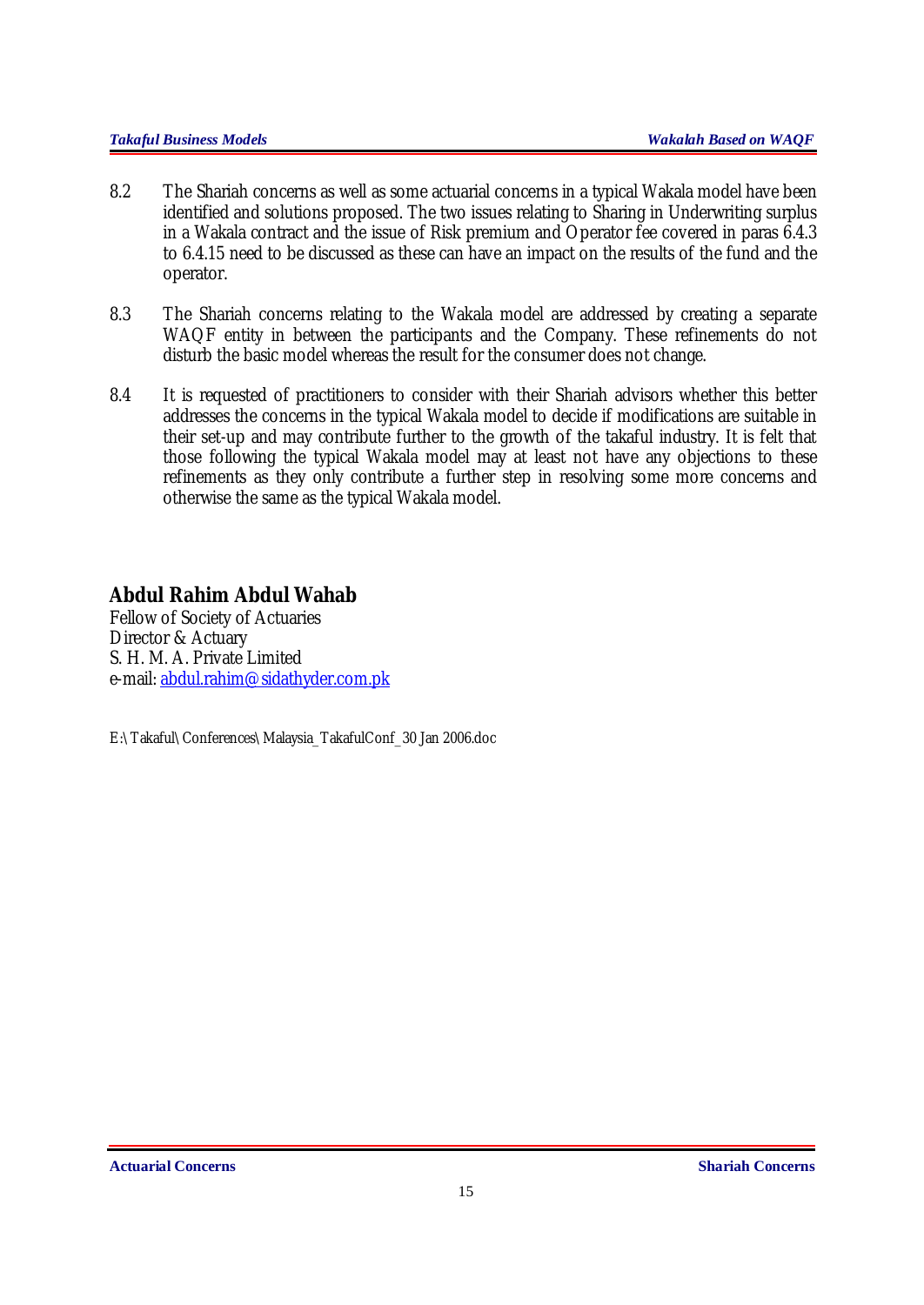## **Annex 1**

## **Sharing in Underwriting Surplus by a Takaful Operator in Wakala contracts**

The above is a global matter of concern to the takaful industry with some operators following different approaches based on the discussions they have had with their Shariah advisors. The issue relates only to sharing in **underwriting surplus** and therefore different from sharing in investment profits which I understand is clearly permissible.

Given the importance of the matter in ensuring that the principles of Takaful are adhered to, this could be studied in the light of the following arguments given by some practitioners in favour of sharing in underwriting surplus by the operator as an incentive and the counter arguments that I have tried to write down so that a full exposure of the matter could be put forward to you for review.

I am personally of the view that surplus should belong 100% to the participants given the relationship of a "Risk Manager" for a defined fee which should not be based on the surplus in any form. Sharing in surplus would mean takaful would become the same as conventional insurance where shareholders get the underwriting surplus which they also share with the participants in different forms. In fact in conventional the loss goes to the shareholders as well but in takaful the deficit belongs to the participants.

Dr. Abdul Sattar Abughoddah and some other prominent Shariah scholars have expressed the view that sharing in surplus by way of an incentive is not permissible.

## **Arguments (ARG) and Counter Arguments (CT\_ARG) relating to Sharing in Underwriting Surplus by the Takaful Operator:**

## **ARG One**:

The primary argument used in favour of underwriting sharing in surplus is that this is an **incentive** to ensure "prudent" underwriting/rating by the operator. If there is no incentive based on the underwriting surplus for the operator and the operators income is derived directly from the defined wakala fees than they argue that the operator would be more inclined to ignore "prudent" underwriting/rating i.e. to say the underwriting standards may be more liberal so as to get more business as the operator would get more fee income by writing more business. This is since 100% of the underwriting results belong to the participants (No sharing in surplus by operator) and therefore any deficit or reduction in surplus would not effect its own income directly (although indirectly it does get affected due to Qard Hasnah and also marketing implication as lower surplus distribution would effect its image as not being a good risk manager).

## **CT\_ARG One:**

Argument against this is that the relation between the participants and the operator is that of a Wakeel (trustee) and the duties of the wakeel include "prudent" underwriting.

Incentive should be for something extra i.e. in addition to the normal responsibilities of the operator and should be based on direct work results such as producing more business. Despite most prudent underwriting, the underwriting results of a insurance operation can fluctuate from year to year (in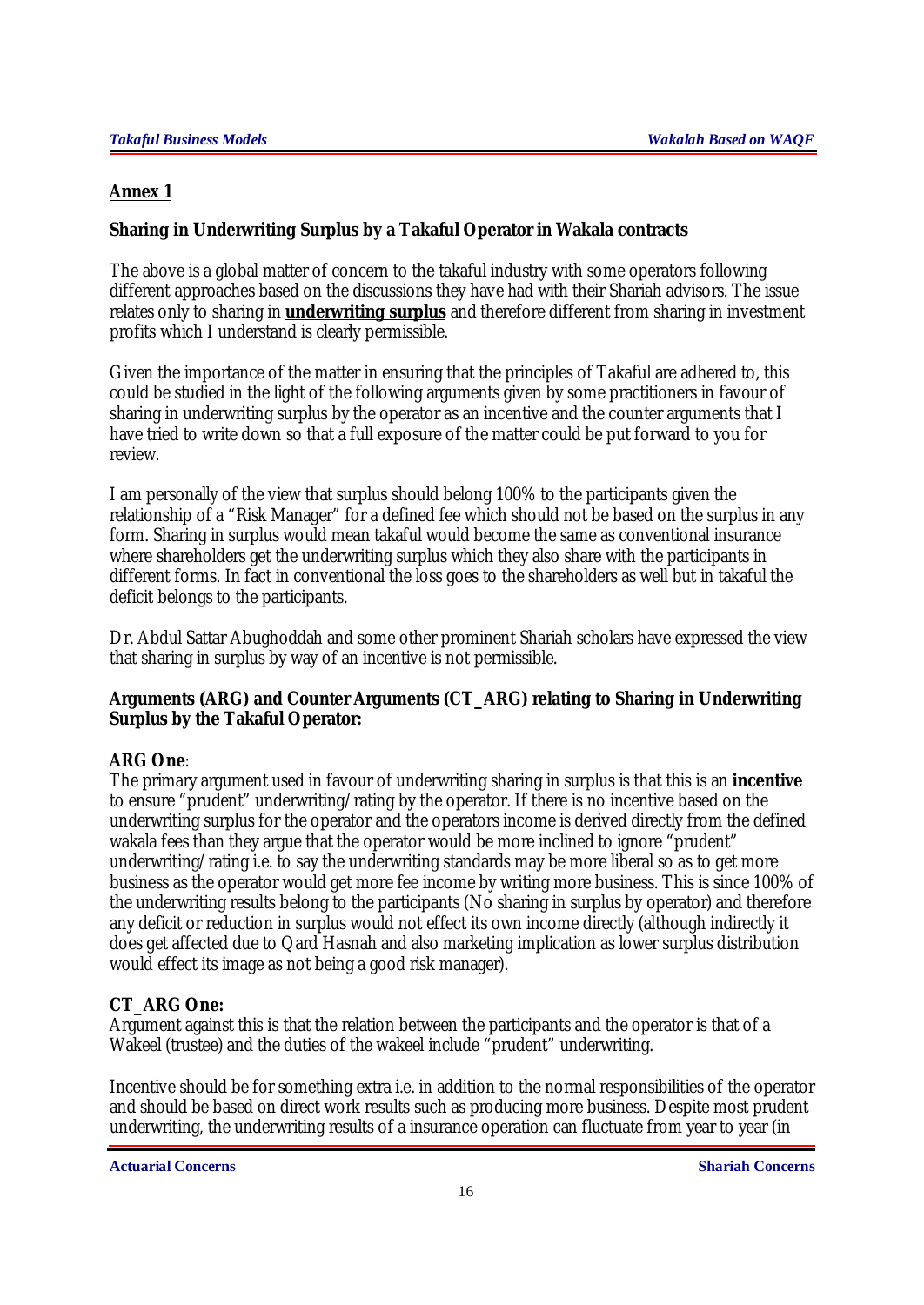either direction) due to unforeseen events where the operator has virtually no control. Paying an incentive for better underwriting results implies that the operator would **otherwise not be doing his duty of "prudent" underwriting** for which he is already being paid a wakala fee. If this is appropriate than it seems essential that the operator should also **at the same time be penalized for not being prudent and thereby share in the deficit which may result due to "imprudent" underwriting which often is done due to commercial pressures/business interests.** The sharing in deficit should be direct in the same proportion as the sharing in surplus as discussed further below:

In the case of conventional insurance, the operator may take 100% of the underwriting profits. However at the same time in the case of loss the operator is responsible for 100% of the losses as well. The risks and rewards are therefore totally tied to each other.

However in the case of a takaful operator, one argues for sharing in surplus (to create an incentive to do "prudent" underwriting) but no operator is willing to share in the deficit (which may also arise due to "imprudent" underwriting). The liability of the operator is limited to providing the temporary Qard Hasnah to be recovered from future surpluses.

To be fair, if one has an incentive to do a job better in terms of underwriting results (in addition to being remunerated by a fee) than one should also be penalized in case the job is not done well and results in a deficit in the takaful fund. This should be by being directly responsible for the deficit in a similar ratio as the sharing in surplus and not by way of Qard Hasnah.

Another issue is that once we allow for sharing in underwriting surplus and deficit by the operator, there appears to be no difference remaining between conventional contracts and takaful contracts, except that in conventional this may be 100% and in takaful we may specify a lower percentage which in many cases have been defined as 40% for the operator and at least in one case the incentive is defined as **80% of the surplus for the operator**.

Further in many conventional Group Life contracts the employer gets a share in the surplus commonly referred to as "profit commission" whereby between 30% to 90% (in large schemes) of the surplus from that contract may be returned to the employer. These than appear to be offering a better contract to the employer than takaful would if takaful operator would also be sharing in surplus.

As an illustrative example consider a one year conventional Group Term life insurance contract with a premium contribution of 100. First assume that the claims during the year were 60 and expenses were 20. This leaves the company with a surplus of 20 after expenses (ignoring investment income). This surplus belongs to the company in entirety or the company may share in the surplus under a **profit sharing clause** with the client (which is typically done in Group term life contracts above a certain size). Say the profit sharing was defined as 30% of profits for the client under this contract. So the client gets a profit share of 6 and the company get 14. In total the company gets 20 for meeting expenses and 14 as surplus i.e. 34 from the contract.

• Conventional  $100 - 60 - 20 = 20$  UW surplus.  $70\% = 14$  belongs to shareholders. 6 is paid as profit share to client.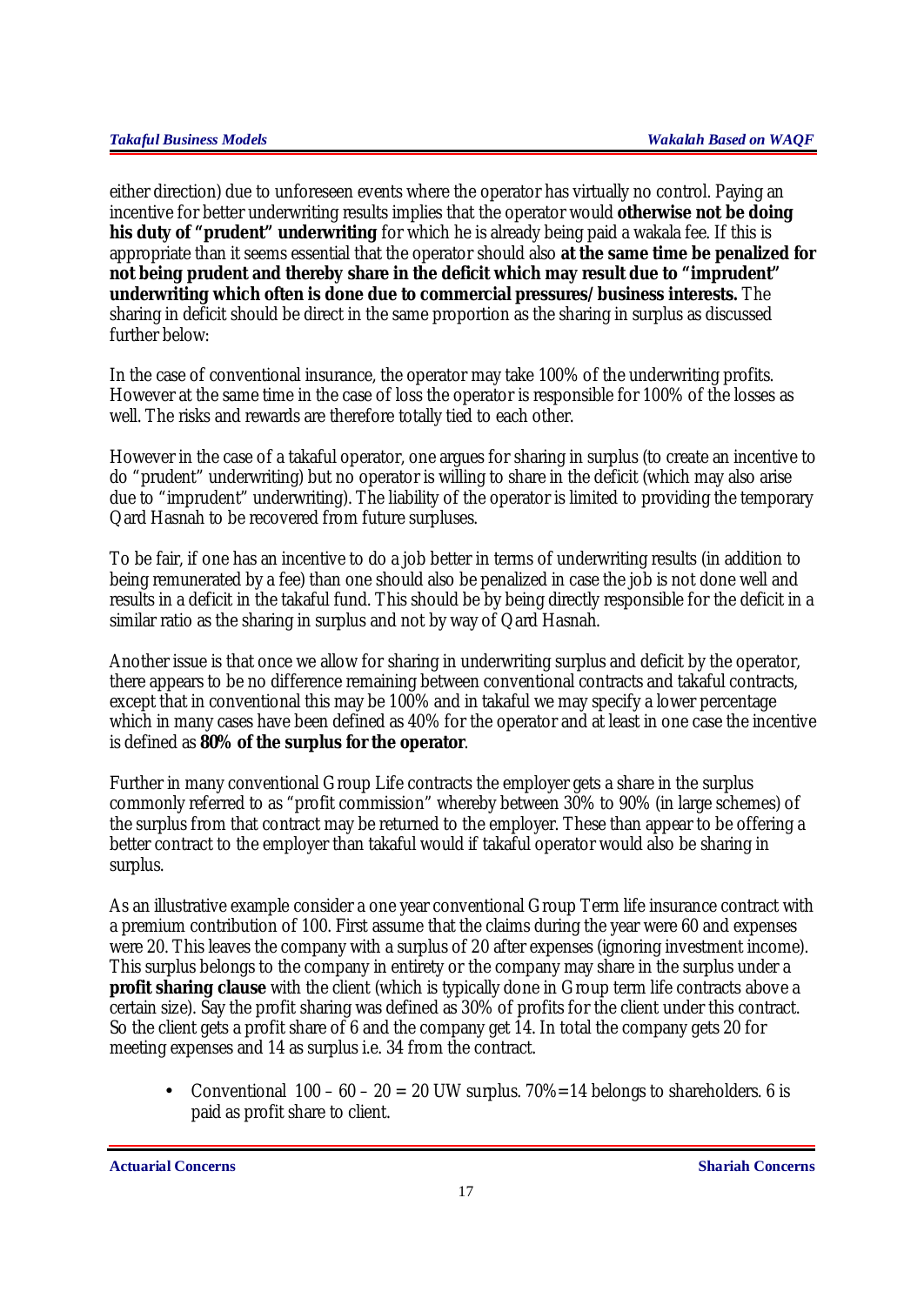Now in a wakala based takaful contract, the Wakala fees may be defined as 20% of premiums. Further incentive fees defined as 70% of surplus for shareholders.

• Takaful =  $100 - 60 - 20 = 20$  UW surplus. Incentive fee of  $70\% = 14$  paid to Shareholders. 6 is payable to participants as surplus share.

Here a conventional insurance contract with a profit sharing clause and a Wakala contract with a incentive fee give the same results. In fact conventional gives better protection as in the case of deficit, in the conventional contract the shareholders funds would bear the loss whereas in the case of Takaful Shareholders would give Qard Hasnah which is repayable from future surplus.

Sharing in underwriting surplus is something that does not appear to be in line with the concept of mutual assistance and hiring of professional expertise of "Risk Manager" although it may be argued that it is meant to provide an incentive to the operator to "better manage" the risk. One may argue that as a Wakeel and trustee the operator is responsible to ensure careful and fair management of the takaful fund for the fee that it is receiving. Moreover, better underwriting results through careful risk selection and management would ensure that higher surpluses arise in the takaful fund for distribution to participants. **Higher surplus distribution in itself becomes an incentive for the operator as more clients may get attracted to it due to its better "Risk Management" capability.** This would be an indirect benefit of better management and not a direct one which seems more acceptable given the principles of takaful and also given the Shariah concerns against the Mudaraba model where underwriting surplus is shared. If sharing in surplus is permitted in a Wakala model, the difference between Mudaraba model and even conventional insurance tends to be minimal.

## **ARG Two:**

The second argument is that with similar gross premiums and similar expense levels, conventional companies make money on underwriting surplus whereas takaful operator cannot make money on underwriting surplus. This makes it difficult for them to remain competitive as they may require higher premiums or higher expense charges in order to earn similar returns for their shareholders as conventional companies.

## **CT\_ARG Two:**

This does not appear to be a problem as long as takaful operator is permitted to charge a higher wakala fees than the actual expenses. The fee level would be defined and would contain an element of profit for the shareholders which would offset the income that conventional operators would derive from underwriting surplus.

Takaful does not prohibit making money for the shareholders but it defines the sources of earnings for the shareholders to come from the wakala fees element (with an element for profit) and not from the underwriting surplus which belongs to the participants.

#### **ARG Three:**

The sharing in surplus was initially not permitted in wakala contracts as per the basic principles of mutuality amongst the participants. However it was later felt that this may result in a competitive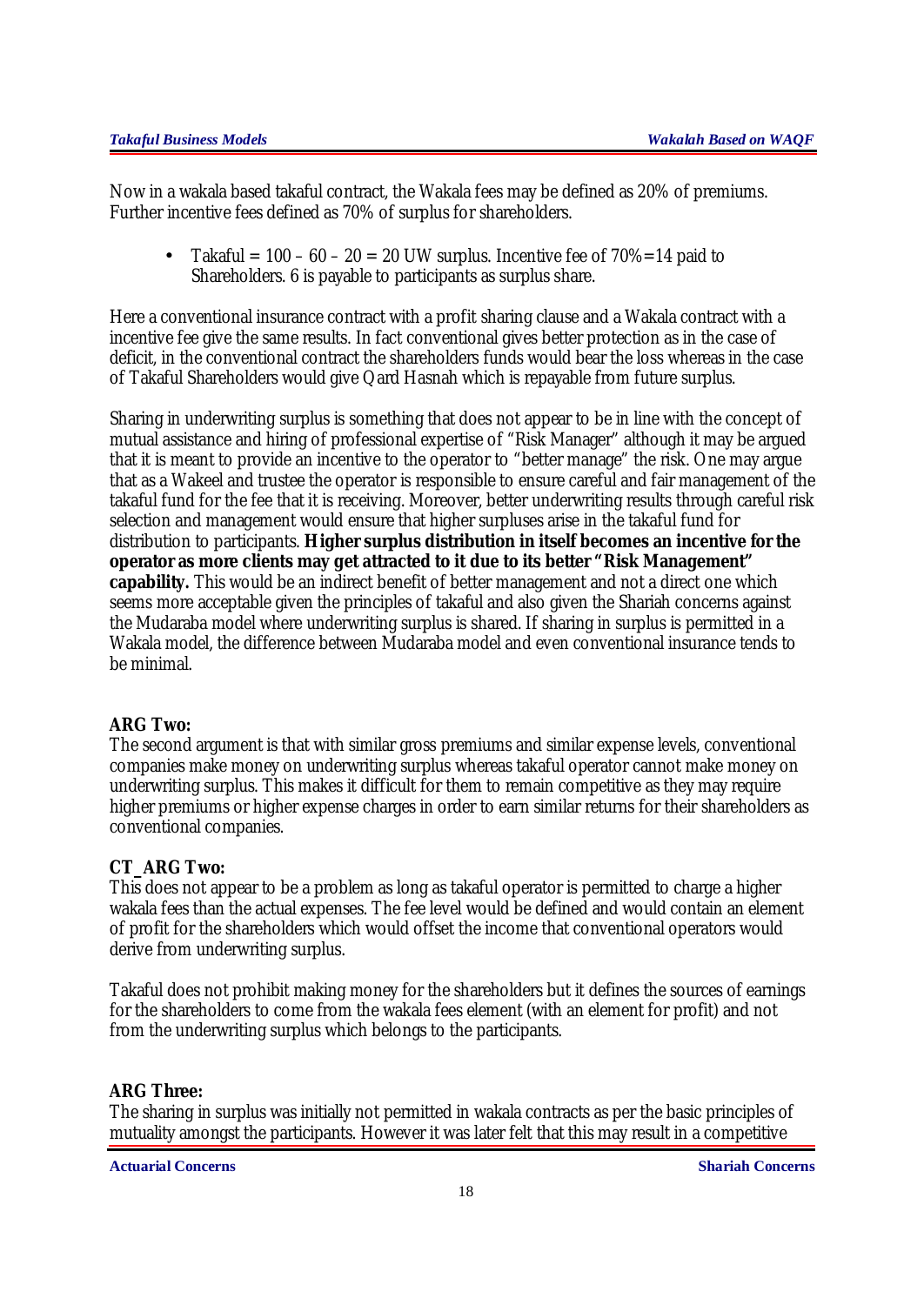disadvantage from a financial perspective. At the same time it was felt that the real issue when not allowing sharing earlier was the application of the Mudaraba principle to the Wakala contract which was not considered to be correct. However the view now is that it is an **"incentive fees", being defined in this manner and NOT considered as "sharing in surplus" and hence permitted by some scholars.**

## **CT\_ARG Three:**

The counter argument is that the basic principle of mutual benefit under takaful is that the results of the underwriting pool are shared between the pool members. It appears that "sharing in surplus" by way on an "incentive fees" where the end result is that the operator actually benefits from the underwriting results does not appear to be any different from conventional insurance (where the surplus can be considered a incentive for the shareholders in return for risk management) and takaful and also within takaful between mudaraba and wakala models as far as the risk management side is concerned. Also the results of an insurance operation are not purely based on effort but also one of chance events which are not related to the good underwriting performance of the operator. Further as discussed earlier, in conventional insurance the shareholders actually absorb the underwriting loss whereas in takaful the underwriting deficit is passed back to the participants. This in effect would make conventional insurance more equitable as underwriting deficit is fully absorbed by the shareholders (which is a outcome of negative performance). It seems fair that if one gets an incentive for good results (as "performance") than one should also take the consequences of poor results (as "poor performance").

**It is requested that from a Shariah perspective this issue of sharing in underwriting surplus under a takaful contract needs to be reviewed. There is a urgent need to evolve a global consensus on this issue keeping in view all arguments in favour of and against this very critical issue.** 

**The efforts currently being done to develop takaful by various entities worldwide would otherwise pull in different directions affecting the very credibility of the takaful system itself.**

Abdul Rahim Abdul Wahab Fellow of Society of Actuaries e-mail: [abdul.rahim@sidathyder.com.pk](mailto:abdul.rahim@sidathyder.com.pk) Phone: 92 21 569 35 21 (up to 29) Fax: 92 21 568 5625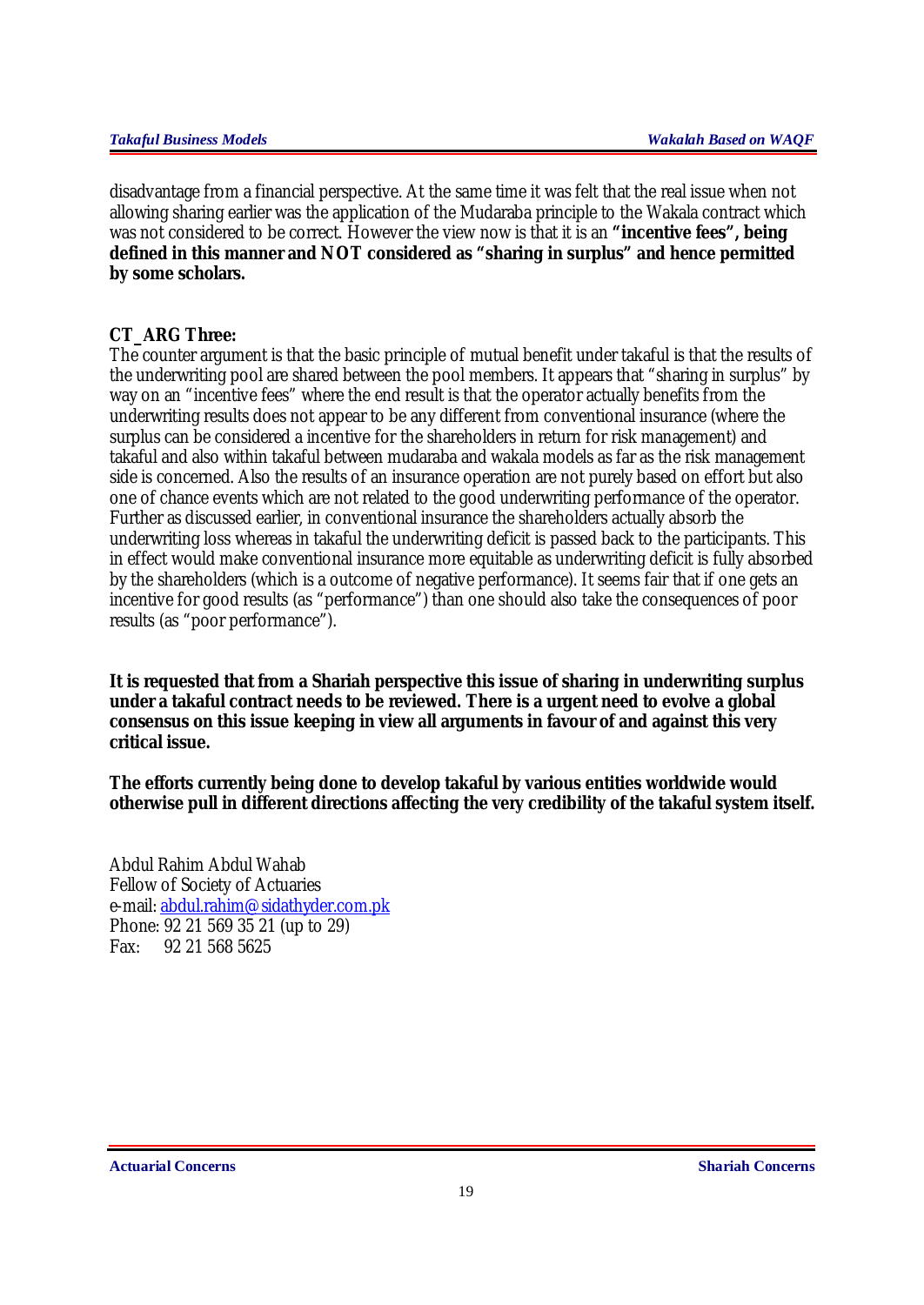## *ANNEX 2 – OPPORTUNITIES IN PAKISTAN*

## *1. THE COUNTRY*

1.1 Pakistan is a very large country with a population of over 148 million people of which almost 98% are Muslims. Its economic indicators have shown improvements over the last couple of years and the insurance industry has been showing fairly healthy growth with gross written premiums increasing by 12 to 15% p.a..

## *2. THE INSURANCE MARKET*

- 2.1 The Insurance sector in general is highly underdeveloped in the country in terms of market penetration. Less than 2% of the population is covered under any kind of life insurance plan. On the General Insurance side it is felt that other than the large public sector or private sector listed companies who insure their assets, most small businesses are not insured (other than where mandated by law such as Marine business).
- 2.2 Personal lines insurance such as for personal property, motor vehicles, family health etc hardly exist barring where required by law (for instance in the case of leased cars which has become a very fast growing market) or where provided by the employer such as Group life and Health insurance.
- 2.3 There could be a number of reasons for this low penetration in the Insurance sector, religion being one of them especially on the life insurance side.

## *3. OPPORTUNITIES*

## **General Insurance (Dec 2005)**

- 3.1 The approximate business figures for the industry for 2005 indicate a total market premium of about US\$300 million (Rs. 18 billion) with about 40 companies operating. The growth in the industry premium has been around 12 to 15% p.a. in the last three years.
- 3.2 National Insurance Company Limited (NICL) underwrites government business with premium of around US\$ 45 million (Rs. 2.7 billion). Some of this business may open to private sector in the near future.
- 3.3 With tighter reinsurance terms due to worldwide events resulting in higher premiums for the industry and ultimately the consumers, consumers are concerned and look for alternative solutions for commercial reasons as well, Takaful being one alternative system.
- 3.4 A fairly significant portion of businesses and individuals do not insure themselves due to non-compliance of the conventional insurance contracts to Shariah principles. More importantly a Takaful company may cater to the needs of Islamic financial institutions, which have currently no option but to insure through conventional means. Further demand is likely to arise from commercial banks, which have been permitted to operate Islamic finance windows. Also leasing companies (especially Car Ijarah contracts) may also provide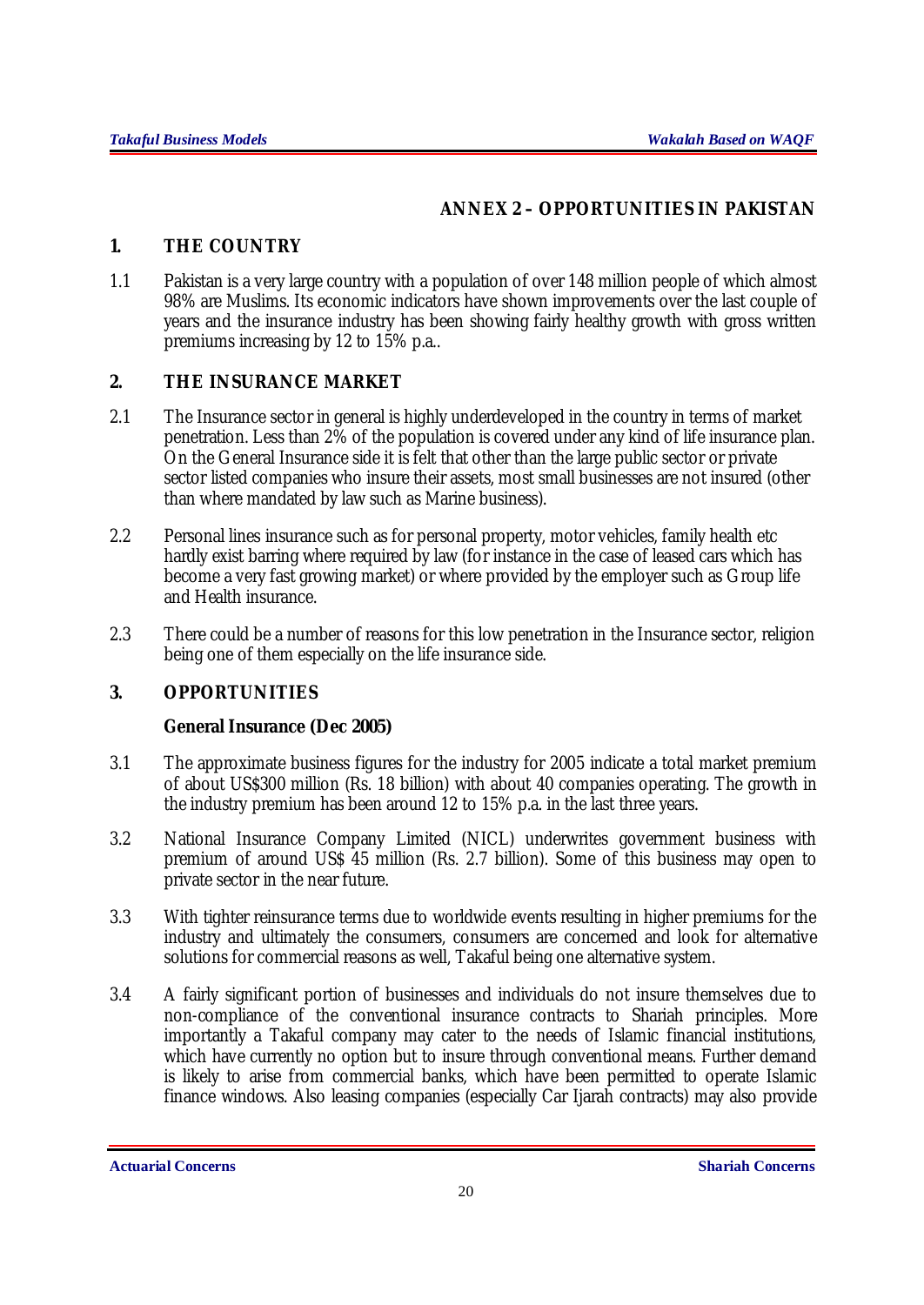potential customers who would like to insure on a Takaful basis. A takaful company will thus complete a vital link in the development of the Islamic financial system.

- 3.5 There is no hard basis to determine the size of the untapped insurance market which would like to insure if a Shariah compliant insurance alternative is available. It is however felt that significant volumes exist for a few takaful operators to come in and survive provided they come with a long term commitment and work with a defined strategy. Personal lines business such as life, health, motor, homeowners, personal accident may have more potential to grow as individuals may have more religious concerns when insuring there personal losses (which are not required and the need is not felt) as opposed to business losses.
- 3.6 To achieve results would certainly require a great deal of effort and dedication in promoting the concept and implementation in spirit. Once a credible operation is established, the volumes should grow exponentially.
- 3.7 The above indicates a sizeable market for General Takaful companies to come up with Shariah compliant solutions for the masses and which should also be commercially viable for those who decide to offer these solutions.

## **Life Insurance (Dec 2005)**

- 3.8 The Life Insurance market has also grown fairly rapidly over the past five years with private sector life insurance companies being allowed to operate in the country. There are six life insurance companies in the country with a total premium income for 2004 of about US\$230 million (Rs. 14 billion). Of this individual life policies account for over 250,000 new policies being issued each year with an annual premium income of US\$38 million (Rs. 2.3 billion). Renewal of old policies for over 2.0 million policyholders accounted for US\$141 million (Rs. 8.5 billion) in annual premium income. Further more than 7.5 million individuals were covered under Group life contracts through their employers paying a annual premium of US\$ 45 million (Rs. 2.7 billion).
- 3.9 The above figures may not seem impressive but indicate a vast potential market where only a very small segment of the market is insured under individual policies. A large segment of the market remains untapped due to religious concerns relating to insurance. Family takaful based on Shariah compliant principles can fill this gap to some extent. Moreover given the relatively low minimum capital requirements in the country and the expanding global takaful industry, the market provides interesting opportunities and challenges.
- 3.10 Group Life insurance contracts are widely used by employers to cover their employees liability related to death and disability. Such contracts covering more than 7.5 million individuals can very easily be offered on a Takaful basis. Most employers however do not provide Group Health coverage, many for religious reasons as well, although the trend of offering this is increasing.
- 3.11 The success of Islamic banks in terms of attracting large amounts of funds on a Shariah compliant basis, clearly indicates a thirst for financial rewards (savings) and protection (insurance) on a Shariah compliant basis. Both these objectives can be achieved through